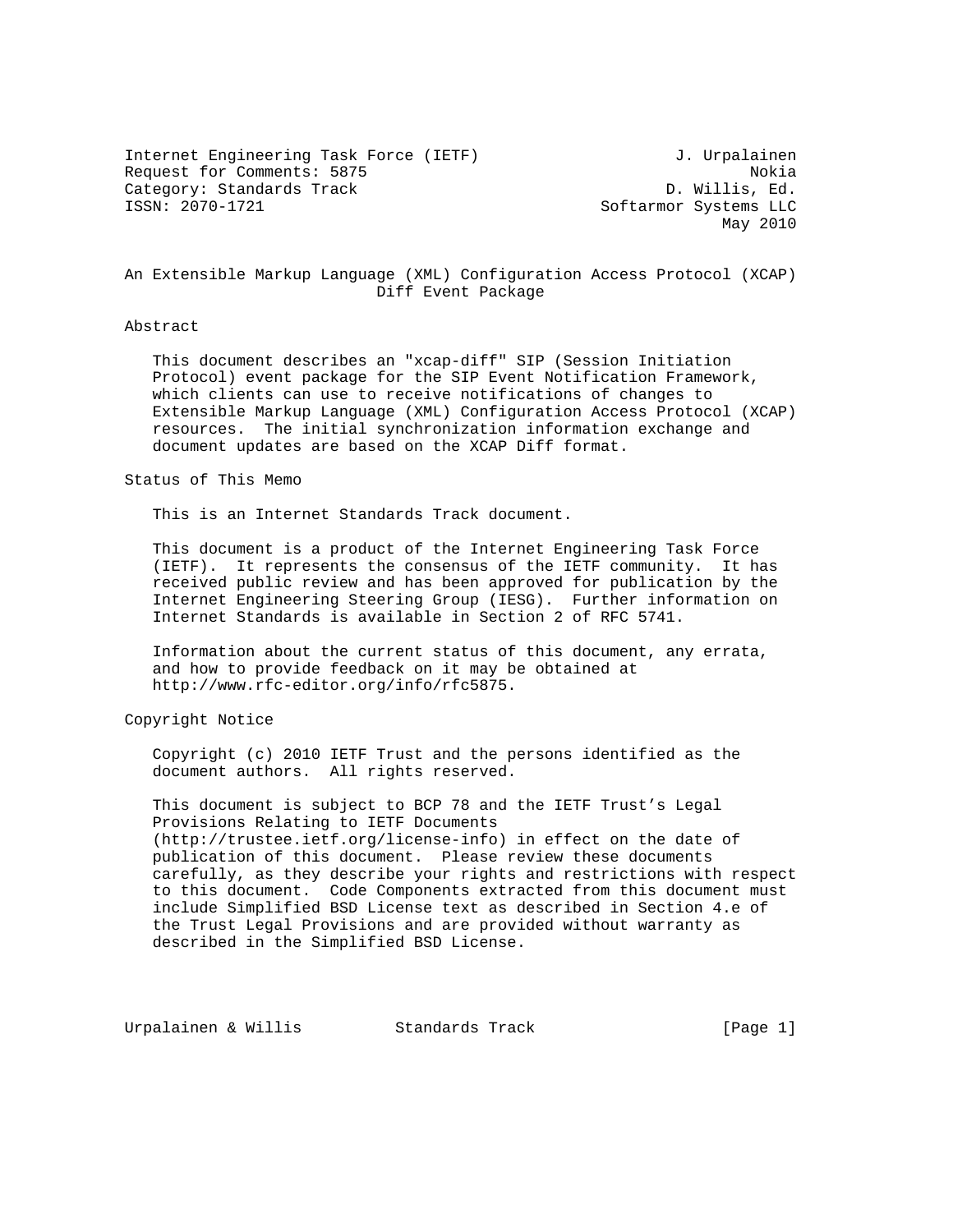This document may contain material from IETF Documents or IETF Contributions published or made publicly available before November 10, 2008. The person(s) controlling the copyright in some of this material may not have granted the IETF Trust the right to allow modifications of such material outside the IETF Standards Process. Without obtaining an adequate license from the person(s) controlling the copyright in such materials, this document may not be modified outside the IETF Standards Process, and derivative works of it may not be created outside the IETF Standards Process, except to format it for publication as an RFC or to translate it into languages other than English.

# Table of Contents

| $1$ .          |                                                  |  |  |  |  |                |
|----------------|--------------------------------------------------|--|--|--|--|----------------|
| 2.             |                                                  |  |  |  |  | $\overline{4}$ |
| $\mathcal{E}$  | Definitions                                      |  |  |  |  | $\overline{4}$ |
| 4 <sub>1</sub> |                                                  |  |  |  |  | $\overline{4}$ |
| 4.1.           | Overview of Operation with Basic Requirements    |  |  |  |  | $\overline{4}$ |
|                |                                                  |  |  |  |  | 5              |
| 4.3.           | 'diff-processing' Event Package Parameter        |  |  |  |  | 5              |
| 4.4.           |                                                  |  |  |  |  |                |
| 4.5.           | Subscription Duration 8                          |  |  |  |  |                |
| 4.6.           |                                                  |  |  |  |  |                |
| 4.7.           | Notifier Generation of NOTIFY Requests 8         |  |  |  |  |                |
|                | 4.8. Subscriber Processing of NOTIFY Requests 11 |  |  |  |  |                |
|                | 4.9. Handling of Forked Requests 13              |  |  |  |  |                |
|                | 4.10. Rate of Notifications 13                   |  |  |  |  |                |
|                |                                                  |  |  |  |  |                |
|                | 5. An Initial Example NOTIFY Document 13         |  |  |  |  |                |
| б.             |                                                  |  |  |  |  |                |
| 7.             | Security Considerations 15                       |  |  |  |  |                |
| 8.             |                                                  |  |  |  |  |                |
| 9              |                                                  |  |  |  |  |                |
|                | 9.1. Normative References 16                     |  |  |  |  |                |
|                | 9.2. Informative References 17                   |  |  |  |  |                |
| Appendix A.    | Informative Examples 18                          |  |  |  |  |                |
|                | A.1. Initial Documents on an XCAP Server 18      |  |  |  |  |                |
|                | A.2. An Initial Subscription 18                  |  |  |  |  |                |
|                | A.3. A Document Addition into a Collection 19    |  |  |  |  |                |
| A.4            | A Series of XCAP Component Modifications 20      |  |  |  |  |                |
| A.5.           | An XCAP Component Subscription 23                |  |  |  |  |                |
| A.6.           | A Conditional Subscription 26                    |  |  |  |  |                |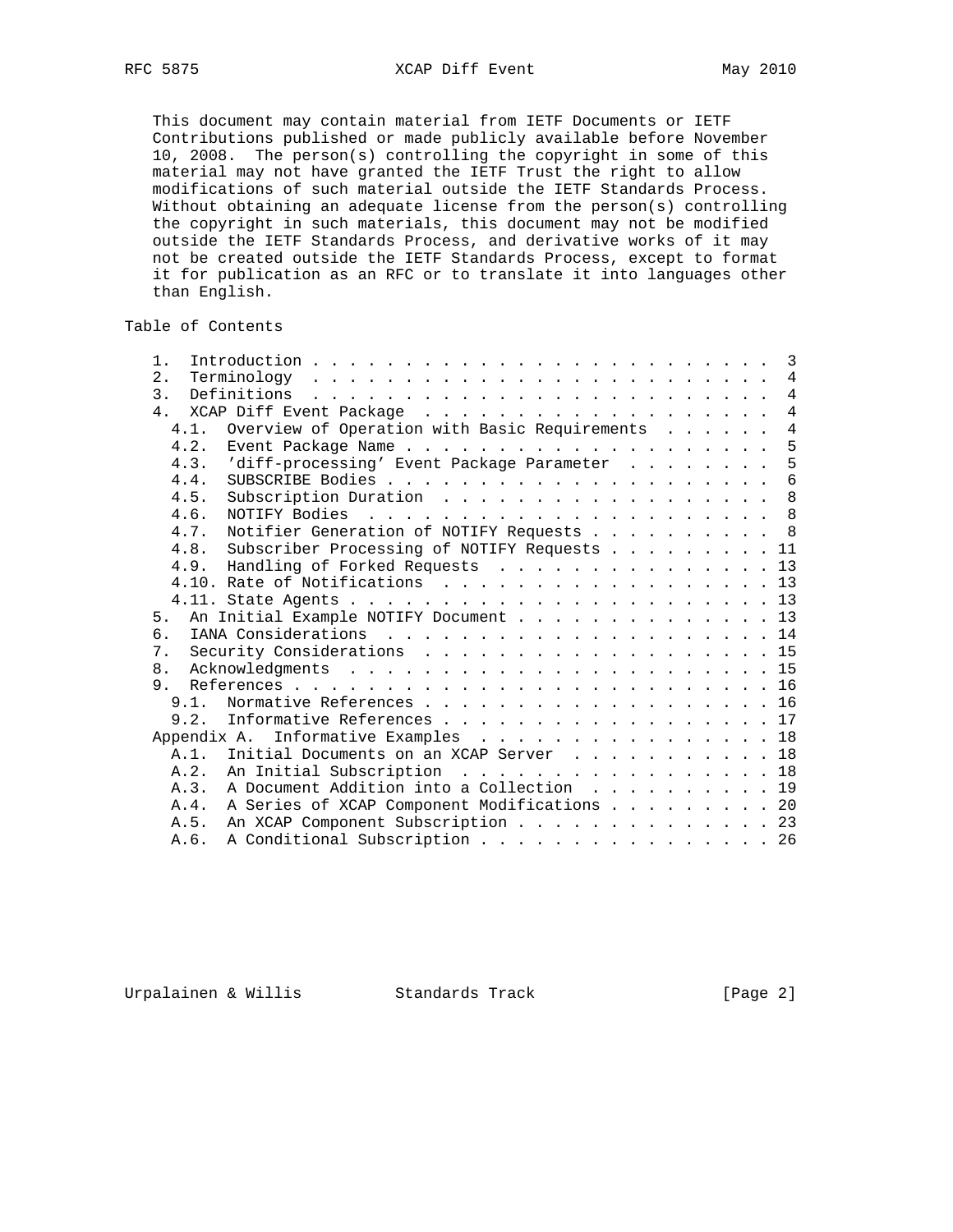# 1. Introduction

 The SIP events framework [RFC3265] describes subscription and notification conventions for the Session Initiation Protocol (SIP) [RFC3261]. The Extensible Markup Language (XML) [W3C.REC-xml-20060816] Configuration Access Protocol (XCAP) [RFC4825] allows a client to read, write, and modify XML-formatted application usage data stored on an XCAP server.

 While XCAP allows authorized users or devices to modify the same XML document, XCAP does not provide an effective mechanism (beyond polling) to keep resources synchronized between a server and a client. This memo defines an "xcap-diff" event package that, together with the SIP event notification framework [RFC3265] and the XCAP diff format [RFC5874], allows a user to subscribe to changes in an XML document, and to receive notifications whenever the XML document changes.

There are three basic features that this event package enables:

 First, a client can subscribe to a list of XCAP documents' URLs in a collection located on an XCAP server. This allows a subscriber to compare server resources with its local resources using the URLs and the strong entity tag (ETag) values of XCAP documents, which are shown in the XCAP diff format, and to synchronize them.

 Second, this event package can signal a change in those documents in one of three ways. The first mode only indicates the event type and does not include document contents, so the subscriber uses HTTP [RFC2616] to retrieve the updated document. The second mode includes document content changes in notification messages, using the XML- Patch-Ops [RFC5261] format with minimal notification size. The third mode also includes document content changes in notification messages with the same XML-Patch-Ops format, but is more verbose, and shows the full HTTP version history.

 Third, the client can subscribe to specific XML elements or attributes (XCAP components) showing their existing contents in the resulting XCAP diff format notification messages. If the requested component does not exist but is later created, the notifier sends a notification with the component's content. The notifier also sends notifications when the subscribed XCAP components are removed, for example, after a successful HTTP DELETE request.

Urpalainen & Willis Standards Track (Page 3)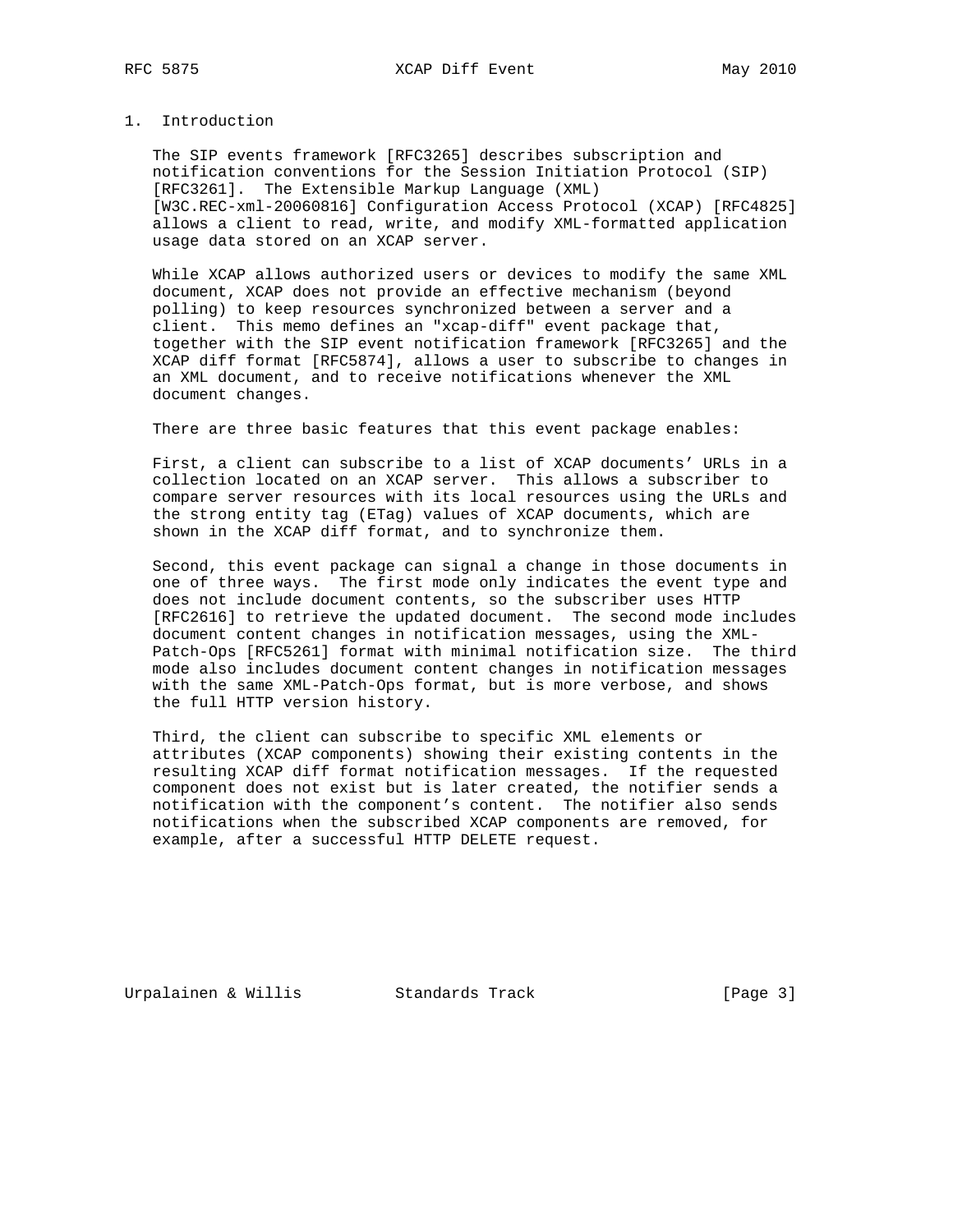2. Terminology

 The key words "MUST", "MUST NOT", "REQUIRED", "SHALL", "SHALL NOT", "SHOULD", "SHOULD NOT", "RECOMMENDED", "MAY", and "OPTIONAL" in this document are to be interpreted as described in RFC 2119, BCP 14 [RFC2119] and indicate requirement levels for compliant implementations.

3. Definitions

The following terms are used in this document:

- XCAP component: An XML element or an attribute, which can be updated, removed, or retrieved with XCAP.
- Aggregating: An XCAP client can update only a single XCAP component at a time using HTTP. However, a notifier may be able to aggregate a series of these modifications into a single notification using XML-Patch-Ops semantics encoded in the XCAP diff format.

 This document reuses terminology mostly defined in XCAP [RFC4825] and some in WebDAV [RFC4918].

- 4. XCAP Diff Event Package
- 4.1. Overview of Operation with Basic Requirements

 To receive "xcap-diff" event package features, the subscriber indicates its interest in certain resources by including a URI list in the subscription body to the notifier. Each URL in this list MUST be an HTTP URL that identifies a collection, an XCAP document, or an XCAP component. Collection URLs MUST have a trailing forward slash "/", following the conventions of WebDAV [RFC4918]. A collection selection includes all documents in that collection and recursively all documents in sub-collections. The URL of an XCAP component consists of the document URL with the XCAP Node Selector added. Although the XCAP Node Selector allows all in-scope namespaces of an element to be requested, the client MUST NOT subscribe to namespaces.

 The notifier MUST support XCAP component subscriptions. The notifier sends the first notification in response to the subscription, and this first notification MUST contain the URLs of the documents and XCAP component contents that are part of the subscription. The subsequent notifications MAY contain patches to these documents. The subscriber can specify how the notifier will signal the changes of documents by using the 'diff-processing' event package parameter, covered in Section 4.3. Note that the existence of the "diff-

Urpalainen & Willis Standards Track [Page 4]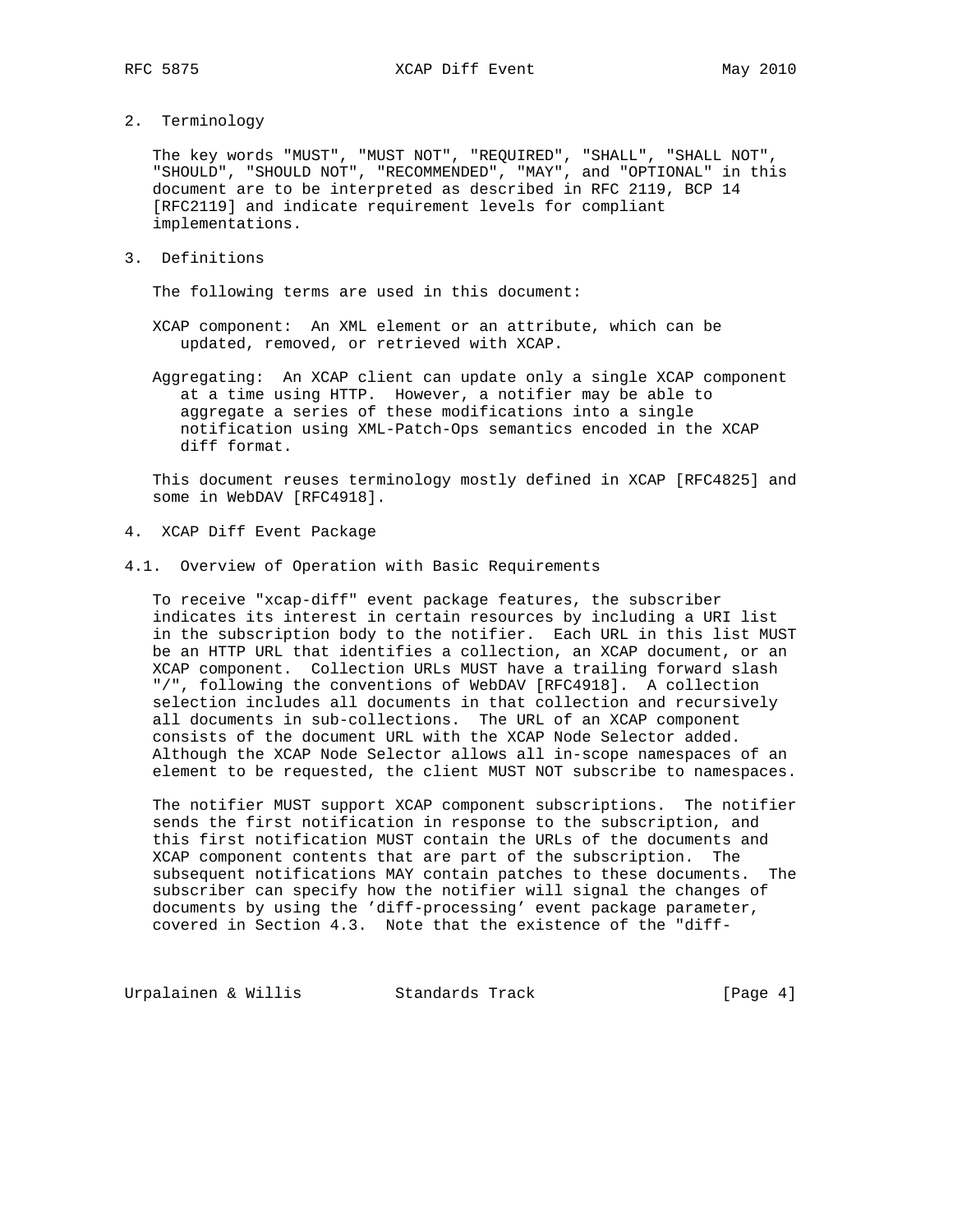RFC 5875 XCAP Diff Event May 2010

 processing" parameter or its value has no influence on XCAP component subscriptions.

4.2. Event Package Name

 The name of this event package is "xcap-diff". As specified in [RFC3265], this value appears in the Event header field present in SUBSCRIBE and NOTIFY requests.

# 4.3. 'diff-processing' Event Package Parameter

 With the aid of the optional "diff-processing" Event header field parameter, the subscriber indicates a preference as to how the notifier SHOULD indicate change notifications of documents. The possible values are "no-patching", "xcap-patching", and "aggregate". All three modes provide information that allows the subscriber to synchronize its local cache, but only the "xcap-patching" mode provides intermediate states of the version history. The notifier SHOULD use the indicated mode if it understands it (as doing so optimizes network traffic within the capabilities of the receiver).

 The "no-patching" value means that the notifier indicates only the document and the event type (creation, modification, and removal) in the notification. The notification does not necessarily indicate the full HTTP ETag change history. Notifiers MUST support the "no-patching" mode as a base-line for interoperability. The other, more complex modes are optional.

 The "xcap-patching" value means that the notifier includes all updated XCAP component contents and entity tag (ETag) changes made by XCAP clients (via HTTP). The client receives the full (HTTP) ETag change history of a document.

 The "aggregate" value means that the notifier MAY aggregate several individual XCAP component updates into a single XCAP diff <document> element. The policy for determining whether or not to apply aggregation or to determine how many updates to aggregate is locally determined.

 The notifier SHOULD support the "xcap-patching" and "aggregate" modes, and thus implement XML-Patch-Ops [RFC5261] diff-generation, because this can greatly reduce the required number of notifications and overall transmissions.

Urpalainen & Willis Standards Track (Page 5)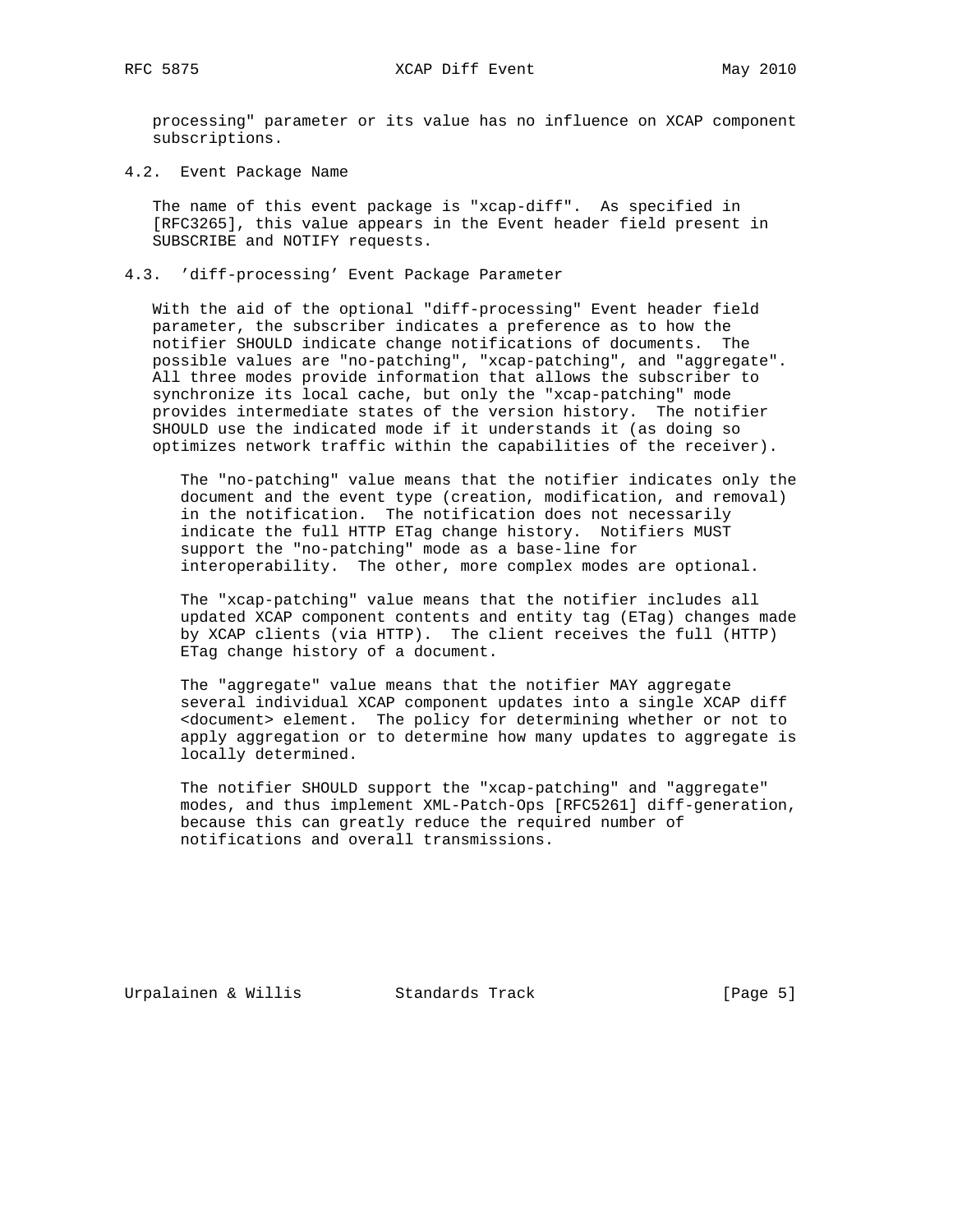If the subscription does not contain the "diff-processing" header field parameter, the notifier MUST default to the "no-patching" mode.

 Note: To see the difference between "xcap-patching" and "aggregate" modes, consider a document that has versions "a", "b", and "c" with corresponding ETag values "1", "2", and "3". The "xcap-patching" mode will include first the change from version "a" to "b" with the versions' corresponding "1" and "2" ETags and then the change from version "b" to "c" with their "2" and "3" ETags. The "aggregate" mode optimizes the change and indicates only a single aggregated change from "a" to "c" with the old "1" and new "3" ETags. If these changes are closely related, that is, the same element has been updated many times, the bandwidth savings are larger.

 This "diff-processing" parameter is a subscriber hint to the notifier. The notifier may respond using a simpler mode, but not a more complex one. Notifier selection of a mode is covered in Section 4.7. During re-subscriptions, the subscriber MAY change the diff-processing parameter.

The formal grammar [RFC5234] of the "diff-processing" parameter is:

 diff-processing = "diff-processing" EQUAL ( "no-patching" / "xcap-patching" / "aggregate" / token )

where EQUAL and token are defined in RFC 3261 [RFC3261].

#### 4.4. SUBSCRIBE Bodies

 The URI list is described by the XCAP resource list format [RFC4826], and is included as a body of the initial SUBSCRIBE request. Only a simple subset of that format is required, a flat list of XCAP request URIs. The "uri" attribute of the <entry> element contains these URI values. The subscriber MUST NOT use hierarchical lists or <entry ref> references, etc. (though in the future, semantics may be expanded thanks to the functionality in the resource list format). In subsequent SUBSCRIBE requests, such as those used for refreshing the expiration timer, the subscribed URI list MAY change, in which case the notifier MUST use the new list.

 The SUBSCRIBE request MAY contain an Accept header field. If no such header field is present, it has a default value of "application/ xcap-diff+xml". If the header field is present, it MUST include "application/xcap-diff+xml", and MAY include any other types.

Urpalainen & Willis Standards Track (Page 6)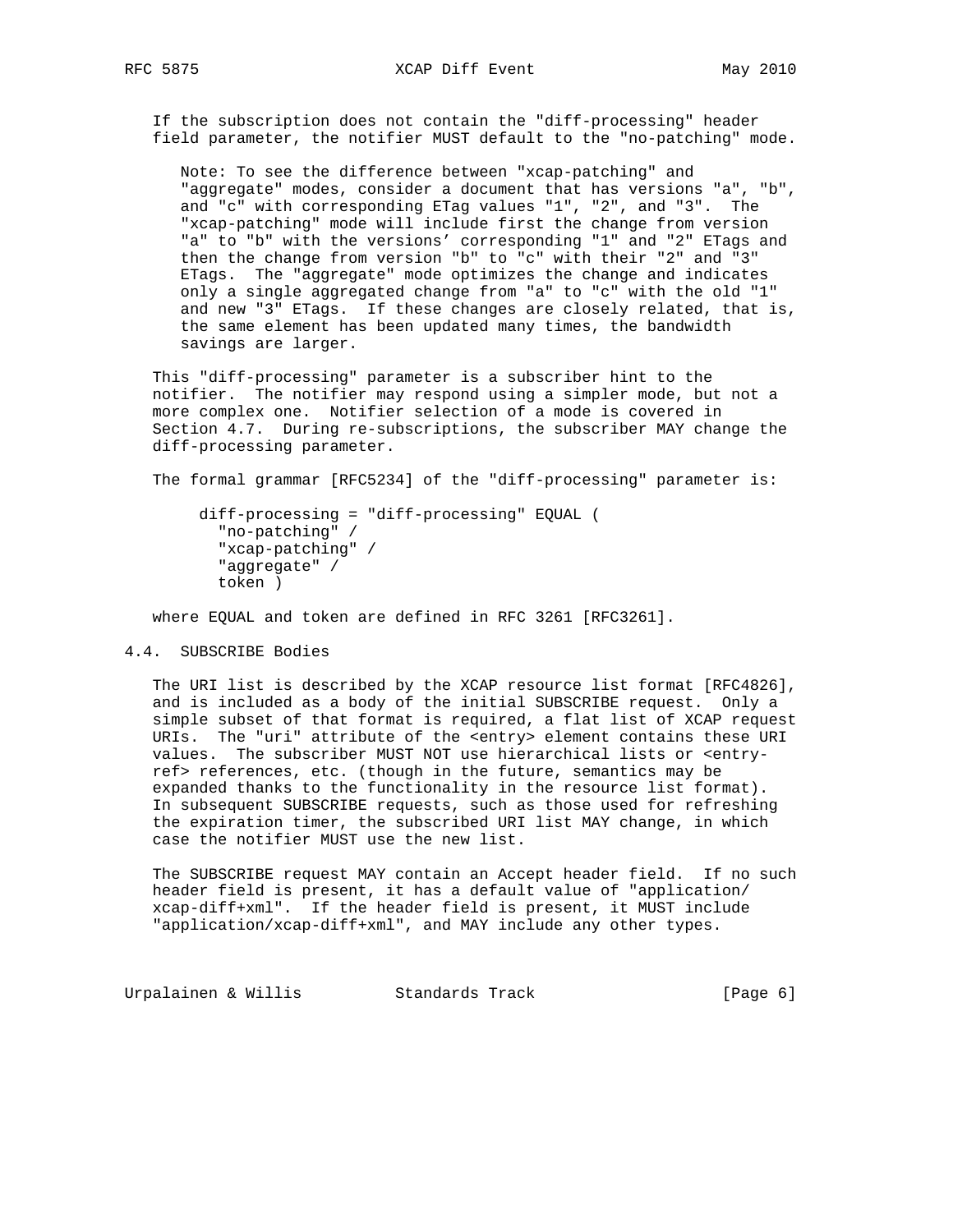The SUBSCRIBE request MAY contain the Suppress-If-Match header field [RFC5839], which directs the notifier to suppress either the body of a subsequent notification or the entire notification if the ETag value matches.

 If the SUBSCRIBE body contains elements or attributes that the notifier doesn't understand, the notifier MUST ignore them.

 Subscribers need to appropriately populate the Request-URI of the SUBSCRIBE request, typically set to the URI of the notifier. This document does not constrain that URI. It is assumed that the subscriber is provisioned with or has learned the URI of the notifier of this event package.

 The XCAP server will usually be co-located with the SIP notifier, so the subscriber MAY use relative XCAP Request-URIs. Because relative Request-URIs are allowed, the notifier MUST know how to resolve these against the correct XCAP Root URI value.

 Figure 1 shows a SUBSCRIBE request and body covering several XCAP resources: a "resource-list" document, a specific element (XCAP component) in a "rls-services" document, and a collection in "pidf manipulation" application usage. The "Content-Type" header of this SUBSCRIBE request is "application/resource-lists+xml".

 SUBSCRIBE sip:tests@xcap.example.com SIP/2.0 ... Accept: application/xcap-diff+xml Event: xcap-diff; diff-processing=aggregate Content-Type: application/resource-lists+xml Content-Length: [XXX] Expires: 4200 <?xml version="1.0" encoding="UTF-8"?> <resource-lists xmlns="urn:ietf:params:xml:ns:resource-lists"> <list> <entry uri="resource-lists/users/sip:joe@example.com/index"/>

 <entry uri="rls-services/users/sip:joe@example.com/index/ ˜˜/\*/service%5b@uri='sip:marketing@example.com'%5d"/> <entry uri="pidf-manipulation/"/> </list> </resource-lists>

# Figure 1: Example subscription body

 When subscribing to XCAP components, namespace prefixes of XCAP Node Selectors MUST be properly resolved to namespace URIs. Section 6.4 of RFC 4825 [RFC4825] describes the conventions when using prefixes

Urpalainen & Willis Standards Track (Page 7)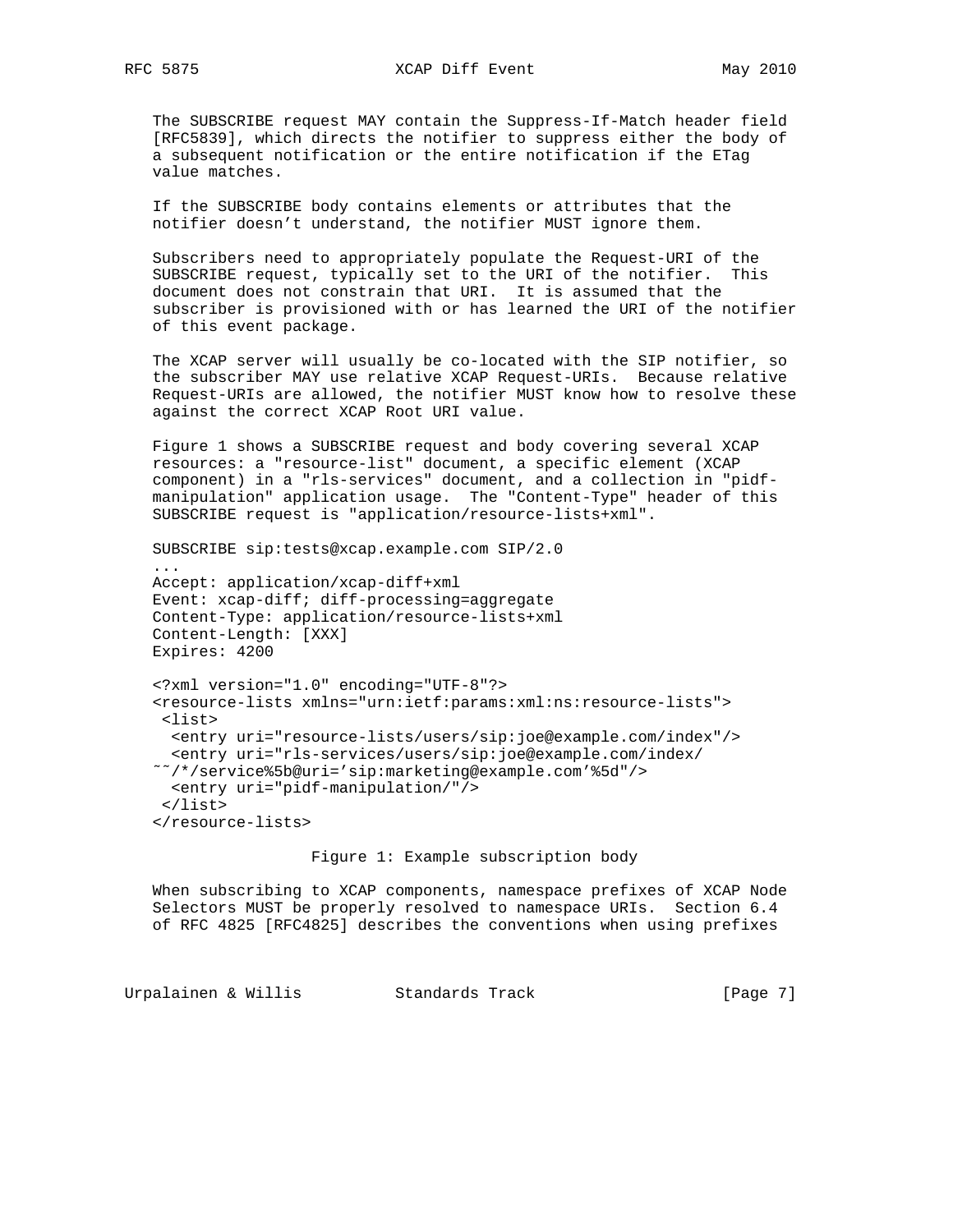in XCAP Node Selectors. If only XCAP Default Document Namespace is used, just like in the previous example (where a <service> element is selected), the query component of the "uri" value is not required.

4.5. Subscription Duration

 The default expiration time for subscriptions within this package is 3600 seconds. As per RFC 3265 [RFC3265], the subscriber MAY specify an alternative expiration timer in the Expires header field.

4.6. NOTIFY Bodies

 The format of the NOTIFY message body either is the default of "application/xcap-diff+xml" or is a format listed in the Accept header field of the SUBSCRIBE.

 In this event package, notification messages contain an XCAP diff document [RFC5874].

 The XCAP diff format [RFC5874] can include the subscribed XCAP component contents. For documents, the format can also include corresponding URIs, ETag values, and patching instructions from version "a" to "b". Removal events (of documents, elements, or attributes) can be identified too. Except for collection selections, the "sel" selector values of the XCAP diff format MUST be octet-by octet equivalent to the relevant "uri" parameter values of the <entry> element of the "resource-list" document.

 With XCAP component subscriptions, XCAP Node Selectors can contain namespace prefixes. A notifier MUST then resolve these prefixes to namespace URIs according to RFC 4825 [RFC4825] conventions. In other words, notifiers MUST be aware of XCAP Default Document Namespaces for Application Usages when they locate unprefixed qualified XCAP elements. Note that the namespace resolving rules of Patch operation elements <add>, <replace>, and <remove> are described in Section 4.2.1 of [RFC5261].

4.7. Notifier Generation of NOTIFY Requests

 During the initial subscription, or if the URI list changes in SUBSCRIBE refresh requests, the notifier MUST resolve the requested XCAP resources and their privileges. If there are superfluous resource selections in the requested URI list, the notifier SHOULD NOT provide overlapping similar responses for these resources. A resource for which an authenticated user does not have a read privilege MUST NOT be included in the XCAP diff format. Note that an XCAP component that could not be located with XCAP semantics does not produce an error. Instead, the request remains in a "pending" state,

Urpalainen & Willis Standards Track (Page 8)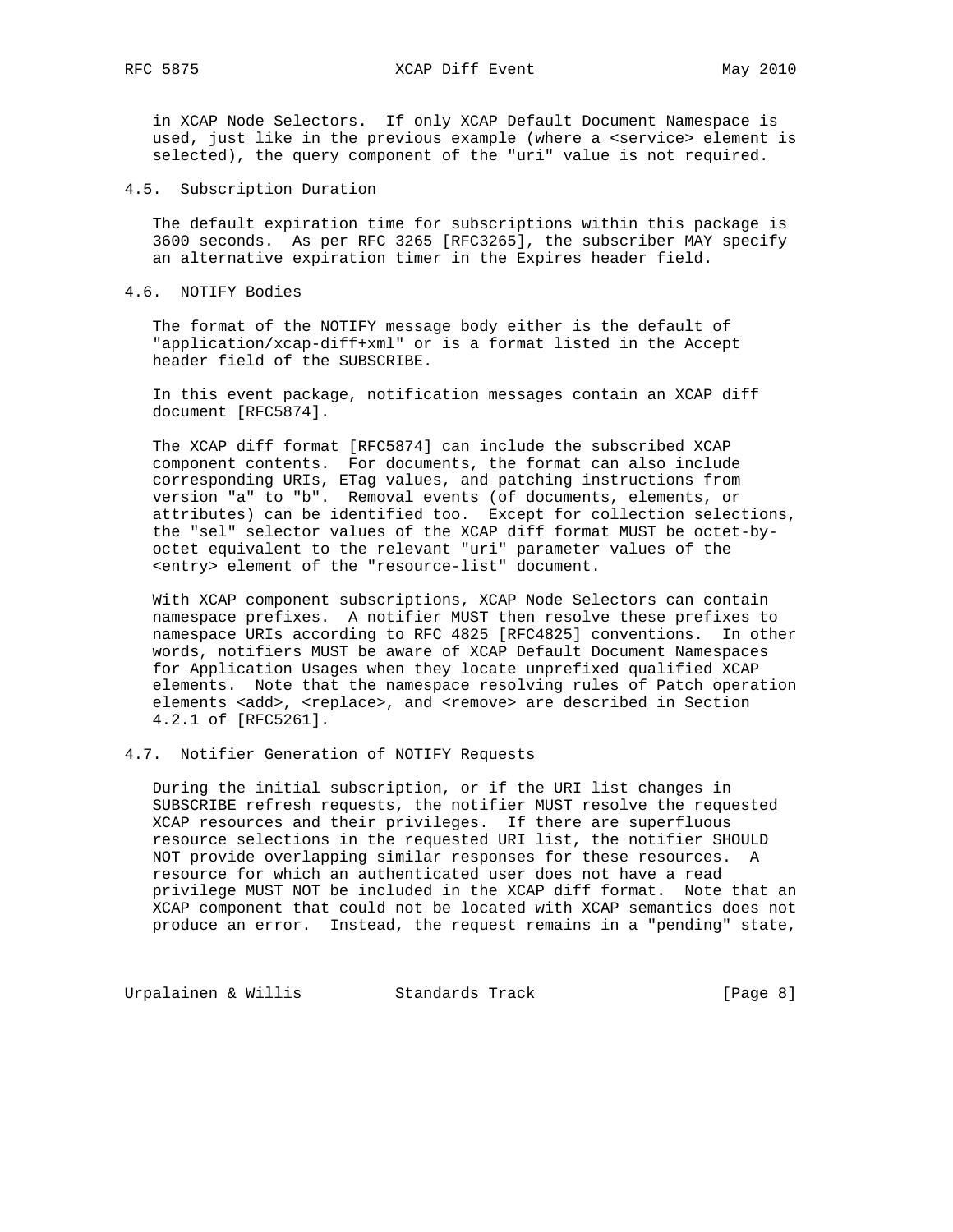that is, waiting for this resource to be created (or read access granted if XCAP Application Usages utilize dynamic access control lists). Subscriptions to collections have a similar property: once a new document is created into the subscribed collection, the creation of a new resource is signaled with the next NOTIFY request.

 After the notifier knows the list of authorized XCAP resources, it generates the first NOTIFY, which contains URI references to all subscribed, existing documents for which the subscriber has read privileges, and typically XCAP component(s) of existing content.

 After sending the initial notification, the notifier selects a diff processing mode for reporting changes. If the subscriber suggested a mode in the "diff-processing" parameter of the SUBSCRIBE, the notifier MAY use that requested mode or MAY fall back to a simpler operational mode, but the notifier MUST NOT use a more complex mode than the one chosen by the subscriber. From least to most complex, the order of the modes is the following: "no-patching", "xcap patching", "aggregate". Thus, the notifier may respond to an "aggregate" request using any mode, but cannot reply to an "xcap patching" subscription using the "aggregate" mode. Naturally, the notifier MUST handle a "no-patching" request with the "no-patching" mode.

 In all modes, the notifier MUST maintain the chronological order of XCAP changes. If several changes to a given resource are presented in a single notification, the chronological update order MUST be preserved in the XML document order of the notification body. Chronological order is preserved to simplify the required subscriber implementation logic.

 While the "aggregate" mode uses bandwidth most efficiently, it introduces other challenges. The initial synchronization might fail with rapidly changing resources, because the "aggregate" mode messages might not include the full version history of a document and the base XCAP protocol does not support version history retrievals of documents. When new documents are created in subscribed collections and the notifier is aggregating patches, the same issue can occur. In a corner case (such as when the XML prolog changes), the notifier may not be able to provide patches with the XML-Patch-Ops [RFC5261] semantics.

 If the notifier has to temporarily disable diff generation and send only the URI references of some changed documents to the subscriber, it MUST continue with the "xcap-patching" mode afterwards for these resources, if the initial subscription also started with the "xcap patching" mode.

Urpalainen & Willis Standards Track [Page 9]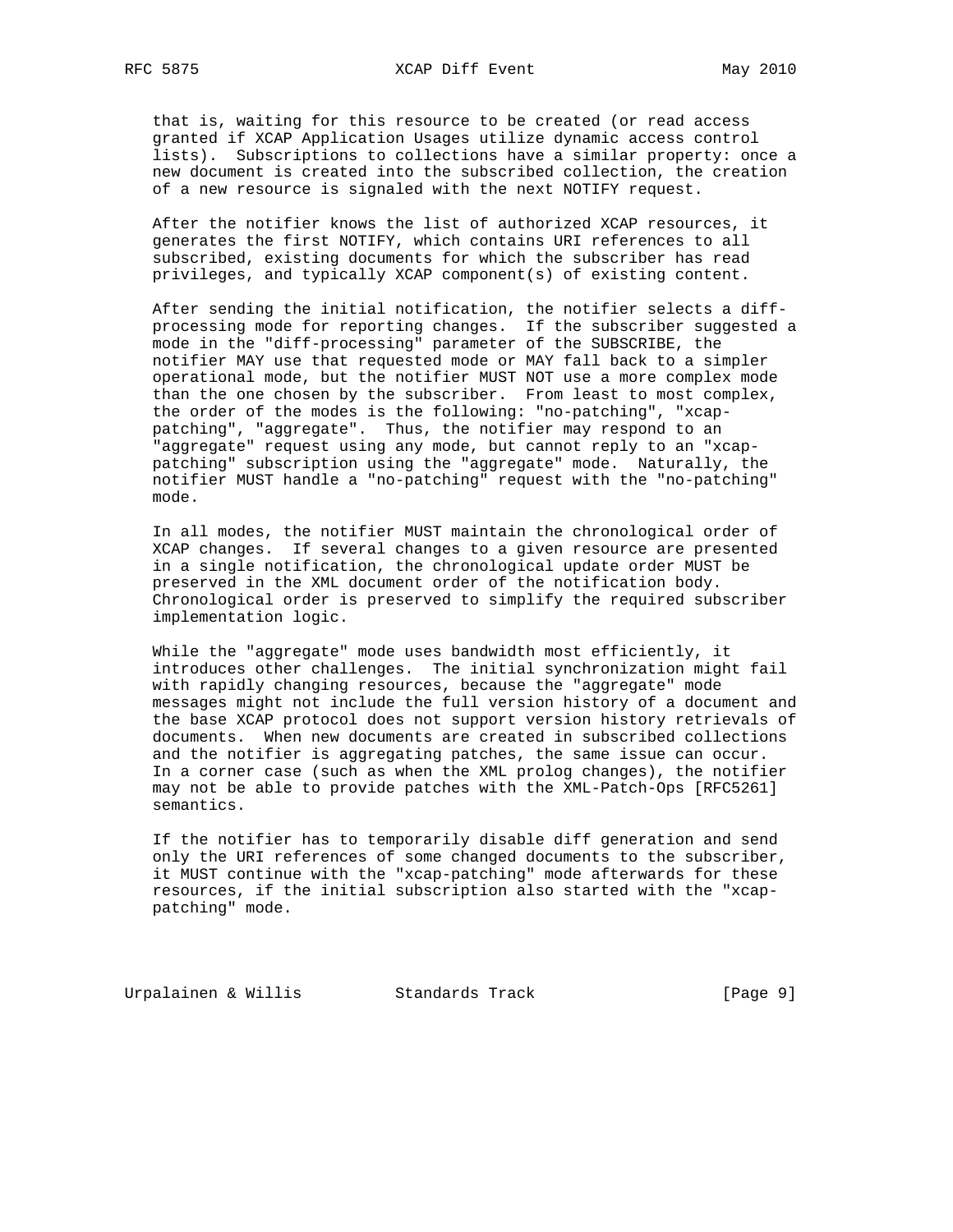Note: The diff-generation may be disabled when the NOTIFY body becomes impractically large or an intermediate error has happened. As the subscriber loses track of the patching operations, it must refresh to a "known good" state by downloading current documents. Once it has done so, it can re-subscribe, for example, with the "aggregate" mode.

 In the "aggregate" mode, the notifier chooses how long to wait for multiple patches to combine and how this combination is done.

 In the "xcap-patching" mode, the notifier MAY try to optimize the diff-generation, for example, by eliminating redundant information since some XCAP clients will probably not have completely optimized their HTTP PUT request.

 Note: It is straightforward to change the XCAP client's change requests: PUT and DELETE (sent via HTTP) to use XML-Patch-Ops semantics. While XCAP does not support patching of all XML node types -- for example, namespace declarations cannot be added separately -- efficient utilization of XML-Patch-Ops can sometimes significantly reduce the bandwidth requirements at the expense of extra processing.

 After the notifier has reported the existence of an XCAP component, it MUST also report its removal consistently. For example, the removal of the parent element of the subscribed element requires the same signaling since the subscribed element ceases to exist. To signal the removal of an XCAP component, the notifier sets the Boolean "exist" attribute value of the <element> or <attribute> elements to false. Even with rapidly changing resources, the notifier MUST signal only the latest state: e.g., whether or not the XCAP component exists.

 When the notifier receives a re-subscription, it MUST re-send the current full XML diff content unless the subscriber has requested a conditional subscription [RFC5839] by using the header field Suppress-If-Match: [ETag value]. With a conditional re-subscription, the notifier MUST also inspect the subscription body when determining the current subscription state. Since the subscription is based on a list of XCAP request URIs, it is RECOMMENDED that the notifier does not consider the order of these URIs when determining the equivalence to "stored" previous states. If a match to the previous state is not found, the NOTIFY message MUST contain the full XML diff state (similar to the initial notification). The notifiers SHOULD implement the conditional subscription handling with this event package.

Urpalainen & Willis Standards Track [Page 10]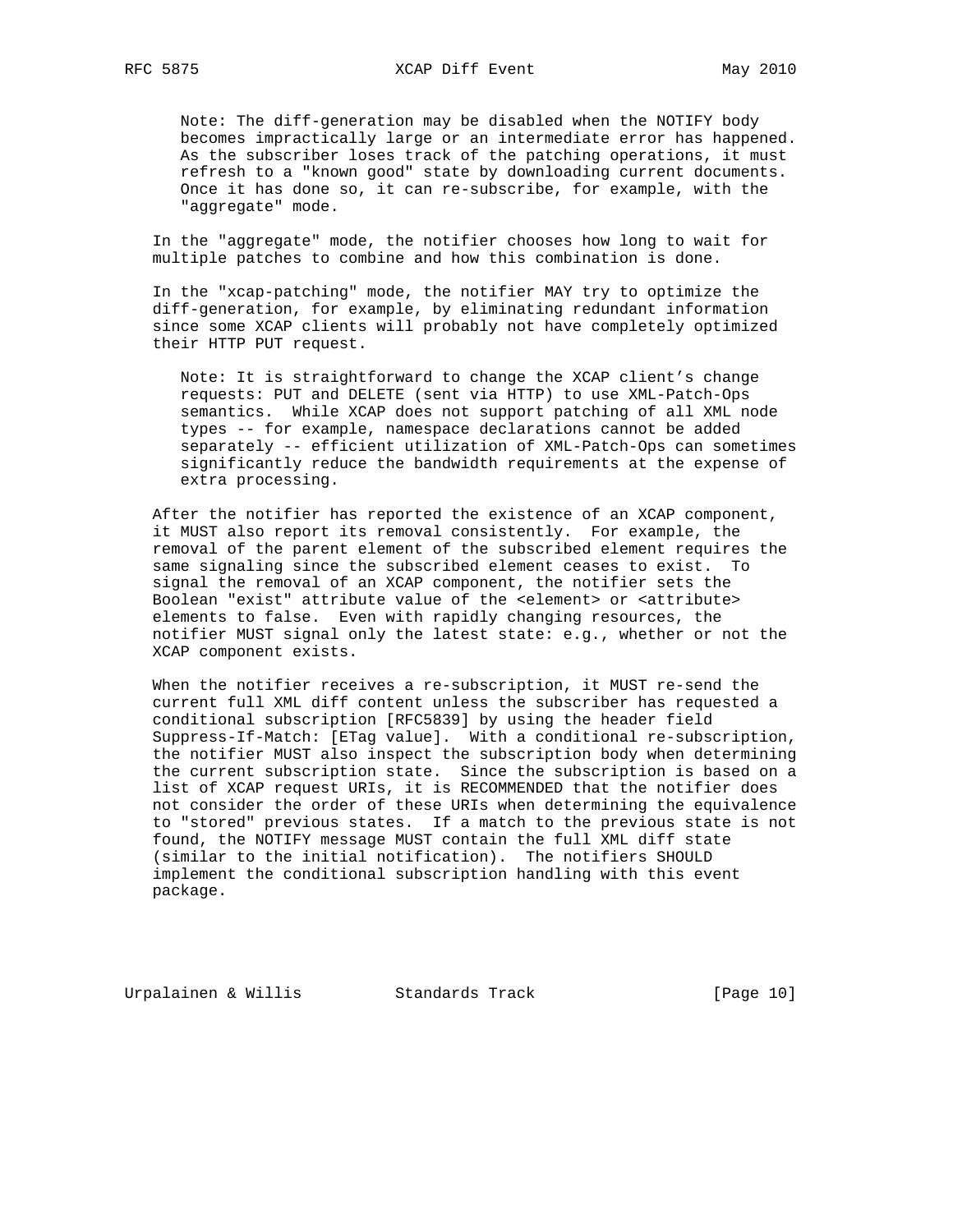During re-subscriptions, the subscriber may change the value of the diff-processing parameter. The value change influences only subsequent notifications, not the notification (if generated) followed immediately after the (re-)SUBSCRIBE request.

 Event packages like this require reliable transfer of NOTIFY messages. This means that all messages MUST successfully be transferred or the document will become out of sync, and then patches will most likely fail (or worse, have unintended consequences). This "xcap-diff" event package requires, similar to Partial-PIDF-Notify RFC 5263 [RFC5263], that a notifier MUST NOT send a new NOTIFY request to the same dialog unless a successful 200-response has been received for the last sent NOTIFY request. If the NOTIFY request fails due to a timeout, the notifier MUST remove the subscription.

 Note: This requirement ensures that out-of-order events will not happen or that the dialog will terminate after non-resolvable NOTIFY request failures. In addition, some of the probable NOTIFY error responses (for example, 401, 407, 413) can possibly be handled gracefully without tearing down the dialog.

 If, for example, the subscriber has selected too many elements to which to subscribe, such that the notification body would be impractically large (that is, an intermediate NOTIFY failure), the notifier MAY discard the <element> element content. The existence of elements is then indicated with an empty <element> element, and the content is not shown for those resources. In other words, the <element> element does not have a child element that would show the subscribed "full" element content.

## 4.8. Subscriber Processing of NOTIFY Requests

 The first NOTIFY request will usually contain references to HTTP resources including their strong ETag values. If the subscriber does not have similar locally cached versions, it will typically start an unconditional HTTP GET request for those resources. During this HTTP retrieval time, the subscriber MAY also receive patches to these documents if it has requested them and if the documents are changing rapidly. It can happen that the version retrieved by HTTP is not the same than what is indicated in the initial notification. A subscriber can then chain the modification list for each document, and locate the position where the previous ETag value is equal to that retrieved via HTTP. If an ETag match is not found from the first change, a subscriber MUST omit all changes up to the point where it is the same. From that change onwards, the subscriber applies all reported patches. If the version received via HTTP is newer than any received via the notifications, the subscriber may not find an equivalent match of an ETag value from the chain of patches.

Urpalainen & Willis Standards Track [Page 11]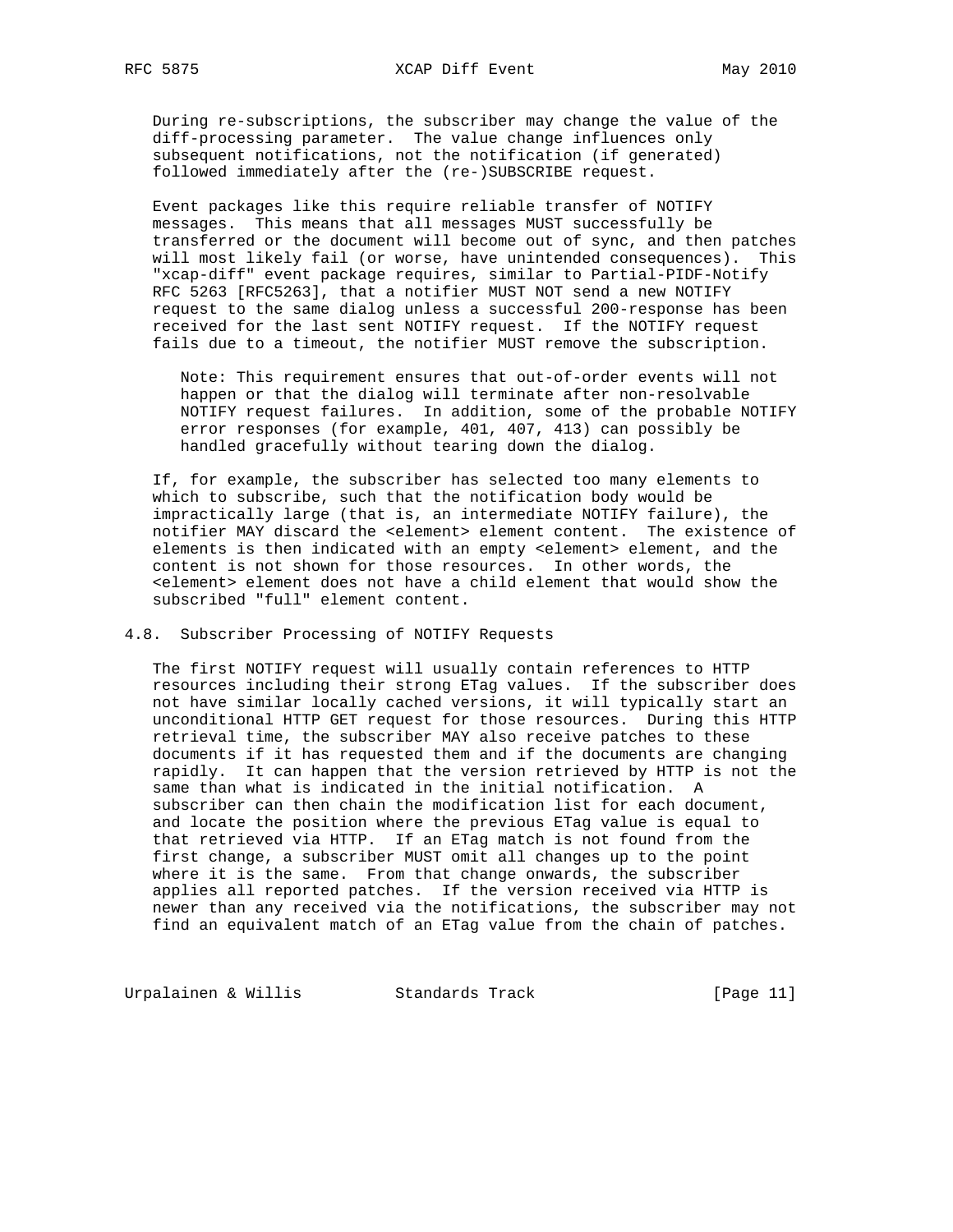This can happen since notifications are reported after HTTP changes and preferably at some minimum intervals. Also, document removals can be reported in notifications and/or HTTP retrievals may fail because of unexisting resources (rapidly changing). In any case, the subscriber can re-fetch the possible out-of-sync document, wait for subsequent notifications or refresh the subscription (with "xcap patching"), and repeat the described "sync" algorithm until a "full" sync is achieved.

 If the notifier aggregates patches, the previous modification list may not contain the ETag value retrieved by HTTP simply because of aggregation optimizations. A similar out-of-sync cycle can happen when new (subscribed) documents are created that change rapidly. To avoid such difficulties, the subscriber MAY start the subscription with the "xcap-patching" mode, and then refresh the subscription with the "aggregate" mode after the initial sync is achieved. Naturally, the subscriber can revert back to the "xcap-patching" mode from "aggregate" at any time and vice versa.

 If the subscriber has received a "full" sync and it has detected that some of the resources are being served with the "xcap-patching" mode while others are in the "aggregate" mode, it SHOULD refresh the subscription to the "aggregate" mode.

 The notifier MAY at any time temporarily use the "no-patching" mode for some resources so that the subscriber receives only URI references of modifications. When the notifier is acting in this mode, several cycles MAY be needed before an initial "full" sync is achieved. As the notifier MAY change modes in the middle of a dialog, the subscriber is always responsible for taking appropriate actions. Also, as the last resort, the subscriber MAY always disable the usage of diff-processing by setting the "diff-processing" parameter to "no-patching".

 If a diff format cannot be applied due to patch processing and/or programming errors (for a list, see Section 5.1 of [RFC5261]), the subscriber SHOULD refresh the subscription and disable patching by setting the "diff-processing" parameter to "no-patching". The subscriber SHOULD NOT reply with a non-200 response since the notifier cannot make corrections.

 During unconditional re-subscriptions, the subscriber MUST stamp the received state of all previous resources as stale. However, if a conditional [RFC5839] re-subscription is successful, the subscriber MUST preserve the current state of resources unless the subscribed URI list has changed. That is, the subscriber MUST fetch the resource's state, for example, from some local cache.

Urpalainen & Willis Standards Track [Page 12]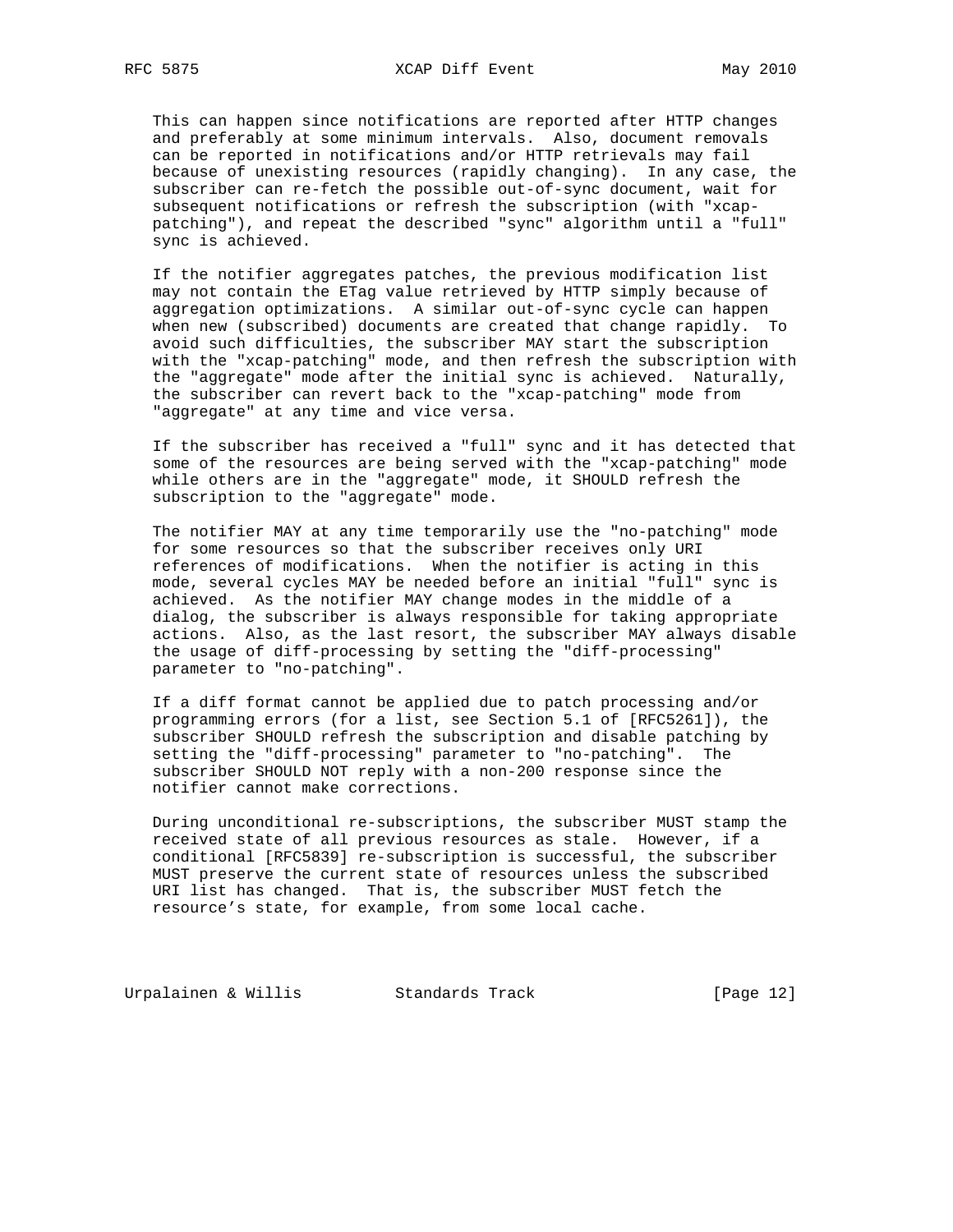4.9. Handling of Forked Requests

 This specification allows only a single dialog to be constructed from an initial SUBSCRIBE request. If the subscriber receives forked responses to a SUBSCRIBE, the subscriber MUST apply the procedures in Section 4.4.9 of RFC 3265 [RFC3265] for handling non-allowed forked requests.

4.10. Rate of Notifications

 Notifiers of an "xcap-diff" event package SHOULD NOT generate notifications for a single subscription at a rate of more than once every five seconds.

4.11. State Agents

State agents play no role in this package.

5. An Initial Example NOTIFY Document

 Figure 2 shows an example initial XCAP diff format document provided by the first NOTIFY request to the SUBSCRIBE example in Figure 1. The following is an example Event header field for this SUBSCRIBE request:

Event: xcap-diff; diff-processing=aggregate

 The subscriber requests that the notifier "aggregate" XCAP component updates and anticipates that the subsequent notifications will contain aggregated patches to these documents.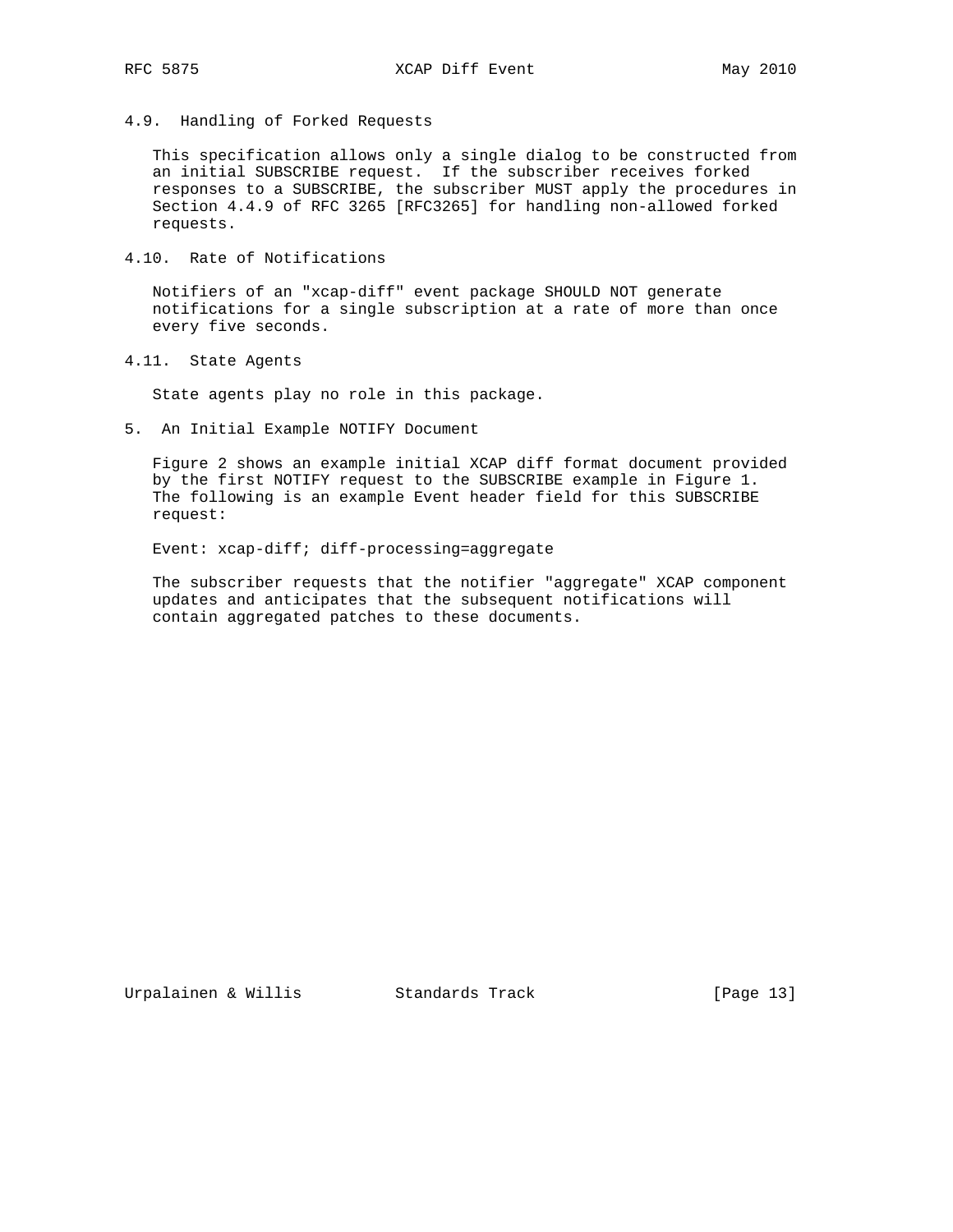```
 <?xml version="1.0" encoding="UTF-8"?>
 <d:xcap-diff xmlns:d="urn:ietf:params:xml:ns:xcap-diff"
              xmlns:s="urn:ietf:params:xml:ns:rls-services"
            xcap-root="http://xcap.example.com/root/">
  <d:document new-etag="7ahggs"
            sel="resource-lists/users/sip:joe@example.com/index"/>
  <d:document new-etag="30376adf"
            sel="pidf-manipulation/users/sip:joe@example.com/index"/>
  <d:element sel="rls-services/users/sip:joe@example.com/index/
 ˜˜/*/service%5b@uri='sip:marketing@example.com'%5d"
           xmlns:rl="urn:ietf:params:xml:ns:resource-lists"
     ><s:service uri="sip:marketing@example.com">
       <s:list name="marketing">
         <rl:entry uri="sip:joe@example.com"/>
         <rl:entry uri="sip:sudhir@example.com"/>
       </s:list>
       <s:packages>
         <s:package>presence</s:package>
       </s:packages>
     </s:service></d:element>
```
</d:xcap-diff>

Figure 2: An example initial XCAP diff format document

 Note that the resource-list "index" document included only the new ETag value, as the document existed during the subscription time. In the "pidf-manipulation" collection, there is only a single document for which the user has read privileges. The <service> element exists within the rls-services "index" document and its content is shown. Note also that the <service> element was located using the Default Document Namespace (no prefix in XCAP Node Selector value) although it has an "s" prefix in the source document.

6. IANA Considerations

 IANA has added a new event package to the SIP Event Types Namespace registry as follows:

| Package Name | Type    | Contact                                                                | Reference |
|--------------|---------|------------------------------------------------------------------------|-----------|
|              |         |                                                                        |           |
| xcap-diff    | package | IETF Real-time Applications [RFC5875]<br><rai@ietf.org></rai@ietf.org> |           |

| Urpalainen & Willis | Standards Track | [Page $14$ ] |
|---------------------|-----------------|--------------|
|---------------------|-----------------|--------------|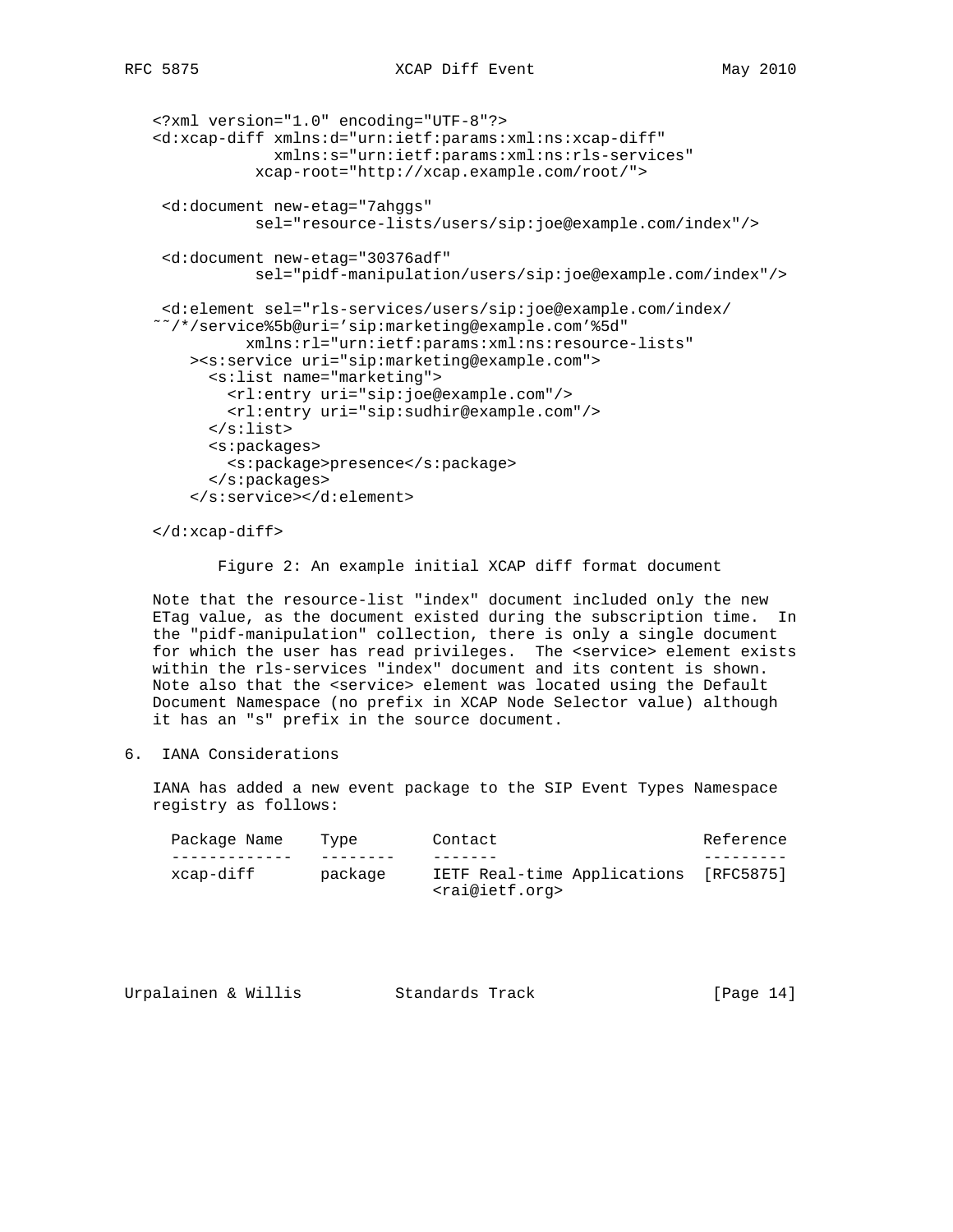### 7. Security Considerations

 This document defines a new SIP event package for the SIP event notification framework specified in RFC 3265 [RFC3265]. As such, all the security considerations of RFC 3265 apply. The configuration data can contain sensitive information, and both the client and the server need to authenticate each other. The notifiers MUST authenticate the "xcap-diff" event package subscriber using the normal SIP authentication mechanisms, for example, Digest as defined in Section 22 of RFC 3261 [RFC3261]. The notifiers MUST be aware of XCAP User Identifiers (XUI) and how to map the authenticated SIP identities unambiguously with XUIs.

 Since XCAP [RFC4825] provides a basic authorization policy for resources and since notifications contain content similar to XCAP resources, the security considerations of XCAP also apply. The notifiers MUST obey the XCAP authorization rules when signalling resource changes. In practice, this means following the read privilege rules of XCAP resources.

 Denial-of-service attacks against notifiers deserve special mention. The following can cause denial of service due to intensive processing: subscriptions to a long list of URIs, "pending" subscriptions to non-existent documents or XCAP components, and diff generation algorithms that try to optimize the required bandwidth usage to extremes.

 The mechanism used for conveying xcap-diff event information MUST ensure integrity and SHOULD ensure confidentially of the information. An end-to-end SIP encryption mechanism, such as S/MIME described in Section 26.2.4 of RFC 3261 [RFC3261], SHOULD be used. If that is not available, it is RECOMMENDED that TLS [RFC5246] be used between elements to provide hop-by-hop authentication and encryption mechanisms described in Sections 26.2.2 ("SIPS URI Scheme") and 26.3.2.2 ("Interdomain Requests") of RFC 3261 [RFC3261].

### 8. Acknowledgments

 The author would like to thank Jonathan Rosenberg for his valuable comments and for providing the initial event package, and Aki Niemi, Pekka Pessi, Miguel Garcia, Pavel Dostal, Krisztian Kiss, Anders Lindgren, Sofie Lassborn, Keith Drage, Stephen Hinton, Byron Campen, Avshalom Houri, Ben Campbell, Paul Kyzivat, Spencer Dawkins, Pasi Eronen, and Chris Newman for their valuable comments. Lisa Dusseault critiqued the document during IESG review, raising numerous issues that resulted in improved document quality. Further, technical writer A. Jean Mahoney devoted countless hours to integrating Lisa's comments and cleaning up the technical English usage.

Urpalainen & Willis Standards Track [Page 15]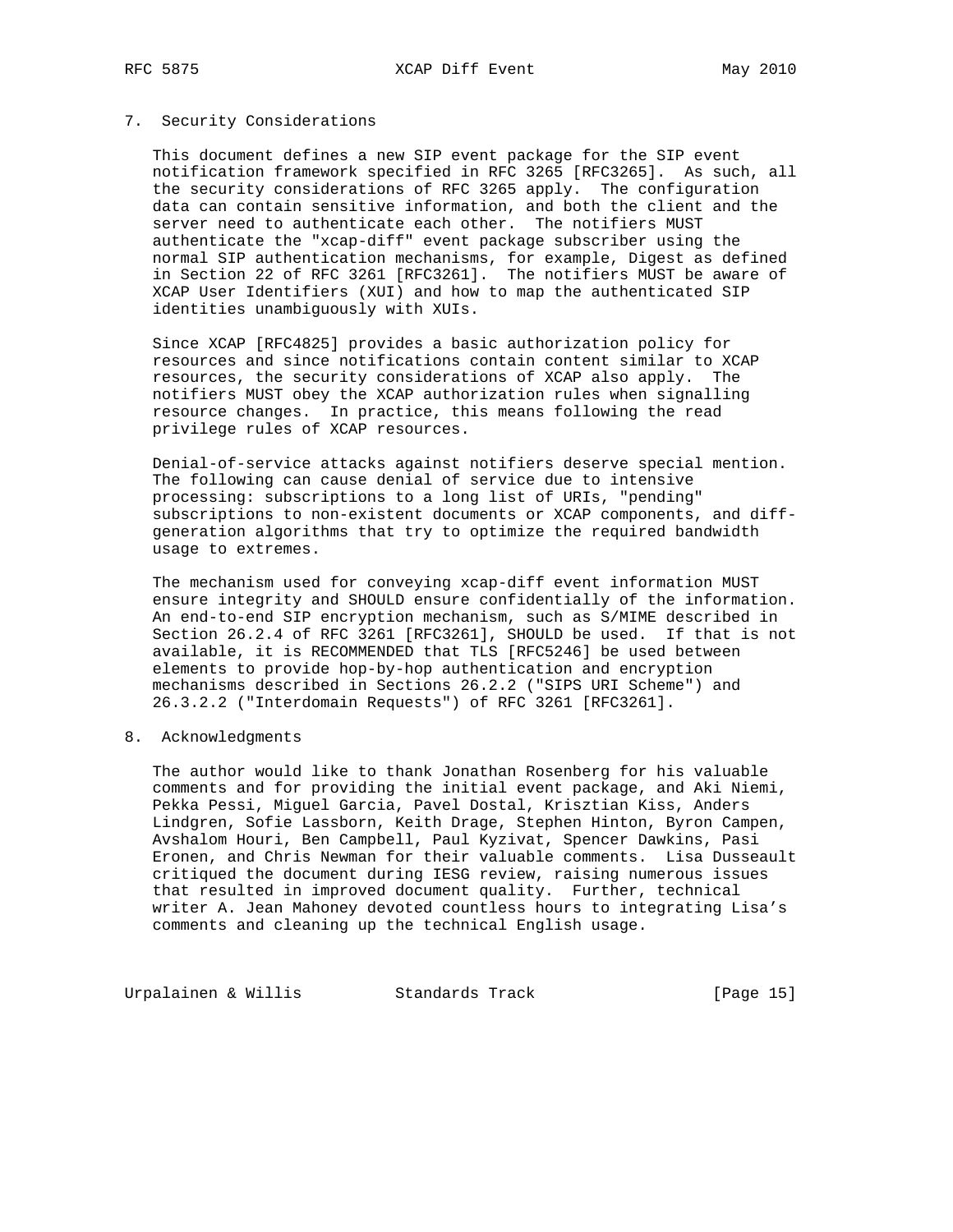# 9. References

- 9.1. Normative References
	- [RFC2119] Bradner, S., "Key words for use in RFCs to Indicate Requirement Levels", BCP 14, RFC 2119, March 1997.
	- [RFC2616] Fielding, R., Gettys, J., Mogul, J., Frystyk, H., Masinter, L., Leach, P., and T. Berners-Lee, "Hypertext Transfer Protocol -- HTTP/1.1", RFC 2616, June 1999.
	- [RFC3261] Rosenberg, J., Schulzrinne, H., Camarillo, G., Johnston, A., Peterson, J., Sparks, R., Handley, M., and E. Schooler, "SIP: Session Initiation Protocol", RFC 3261, June 2002.
	- [RFC3265] Roach, A., "Session Initiation Protocol (SIP)-Specific Event Notification", RFC 3265, June 2002.
	- [RFC4825] Rosenberg, J., "The Extensible Markup Language (XML) Configuration Access Protocol (XCAP)", RFC 4825, May 2007.
	- [RFC4826] Rosenberg, J., "Extensible Markup Language (XML) Formats for Representing Resource Lists", RFC 4826, May 2007.
	- [RFC5234] Crocker, D. and P. Overell, "Augmented BNF for Syntax Specifications: ABNF", STD 68, RFC 5234, January 2008.
	- [RFC5246] Dierks, T. and E. Rescorla, "The Transport Layer Security (TLS) Protocol Version 1.2", RFC 5246, August 2008.
	- [RFC5261] Urpalainen, J., "An Extensible Markup Language (XML) Patch Operations Framework Utilizing XML Path Language (XPath) Selectors", RFC 5261, September 2008.
	- [RFC5839] Niemi, A. and D. Willis, "An Extension to Session Initiation Protocol (SIP) Events for Conditional Event Notification", RFC 5839, May 2010.
	- [RFC5874] Rosenberg, J. and J. Urpalainen, "An Extensible Markup Language (XML) Document Format for Indicating a Change in XML Configuration Access Protocol (XCAP) Resources", RFC 5874, May 2010.

Urpalainen & Willis Standards Track [Page 16]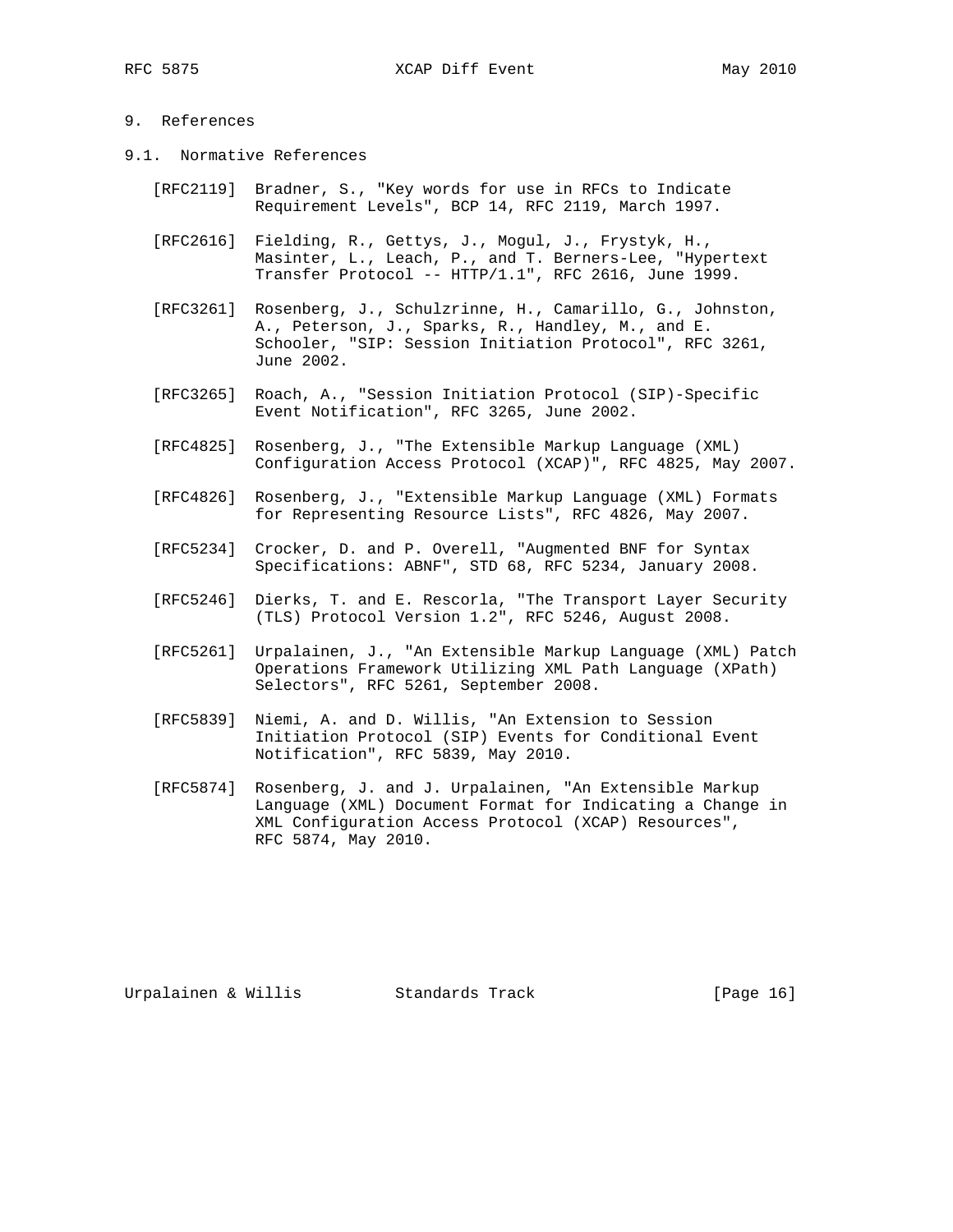9.2. Informative References

 [RFC4918] Dusseault, L., "HTTP Extensions for Web Distributed Authoring and Versioning (WebDAV)", RFC 4918, June 2007.

- [RFC5263] Lonnfors, M., Costa-Requena, J., Leppanen, E., and H. Khartabil, "Session Initiation Protocol (SIP) Extension for Partial Notification of Presence Information", RFC 5263, September 2008.
- [W3C.REC-xml-20060816] Paoli, J., Bray, T., Yergeau, F., Maler, E., and C. Sperberg-McQueen, "Extensible Markup Language (XML) 1.0 (Fourth Edition)", World Wide Web Consortium FirstEdition REC-xml- 20060816, August 2006, <http://www.w3.org/TR/2006/REC-xml-20060816>.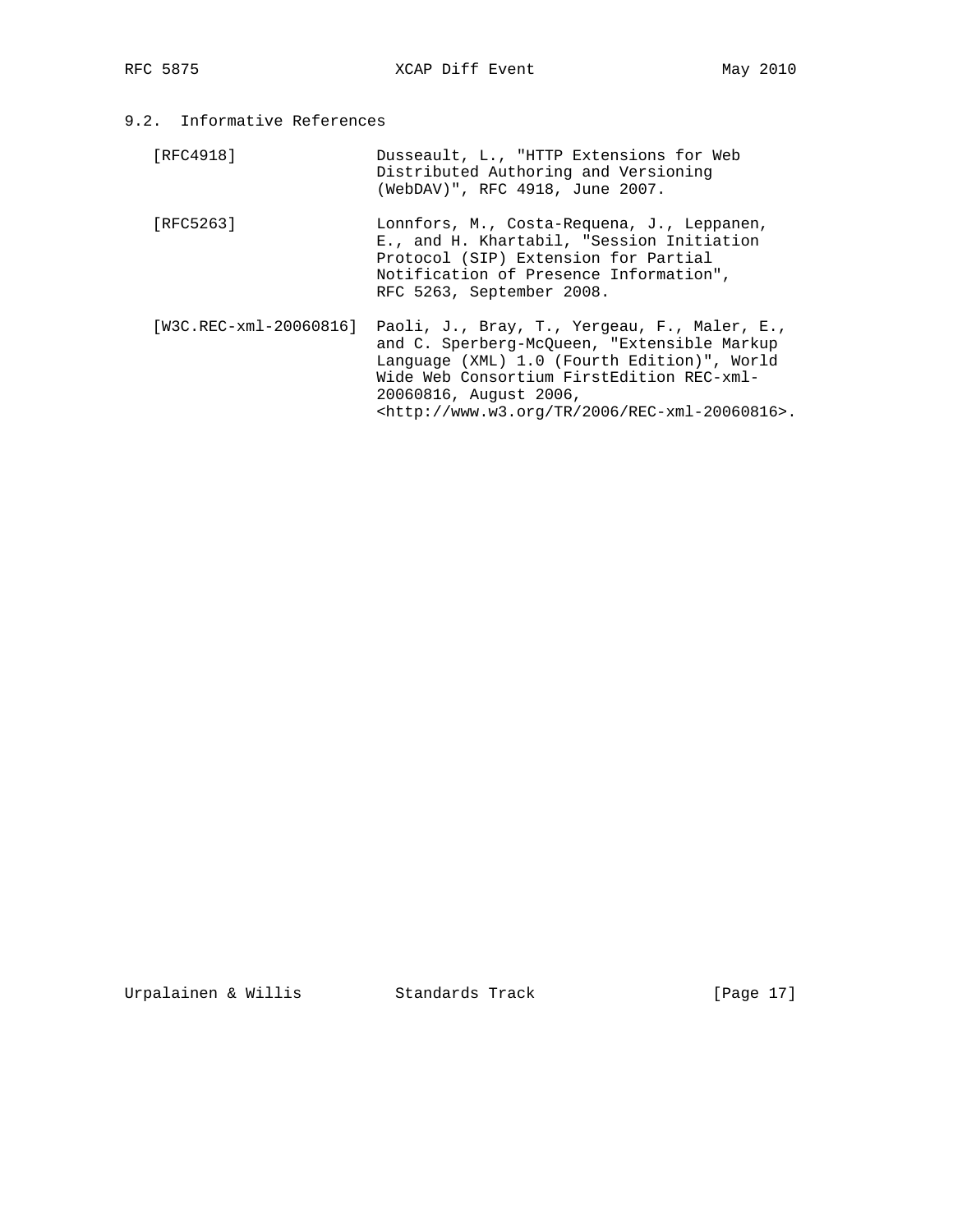Appendix A. Informative Examples

 These examples illustrate the basic features of the xcap-diff event package. Only the relevant header fields are shown. Note also that the SIP request URIs of these examples don't correspond to reality.

```
A.1. Initial Documents on an XCAP Server
```
 The following documents exist on an XCAP server (xcap.example.com) with an imaginary "tests" application usage (there's no Default Document Namespace defined in this imaginary application usage).

http://xcap.example.com/tests/users/sip:joe@example.com/index:

```
 <?xml version="1.0" encoding="UTF-8"?>
 <doc>
  <note>This is a sample document</note>
\langle doc>
```
and then

http://xcap.example.com/tests/users/sip:john@example.com/index:

```
 <?xml version="1.0" encoding="UTF-8"?>
 <doc>
   <note>This is another sample document</note>
\langle doc>
```
A.2. An Initial Subscription

```
 The following demonstrates the listing of collection contents and it
 shows only resources where the user has read privileges. The user
 Joe, whose XUI is "sip:joe@example.com", sends an initial
 subscription:
```
 SUBSCRIBE sip:tests@xcap.example.com SIP/2.0 ... Accept: application/xcap-diff+xml Event: xcap-diff; diff-processing=aggregate Content-Type: application/resource-lists+xml Content-Length: [XXX]

```
 <?xml version="1.0" encoding="UTF-8"?>
 <resource-lists xmlns="urn:ietf:params:xml:ns:resource-lists">
 <list>
  <entry uri="tests/users/sip:joe@example.com/"/>
\langlelist>
 </resource-lists>
```
Urpalainen & Willis Standards Track [Page 18]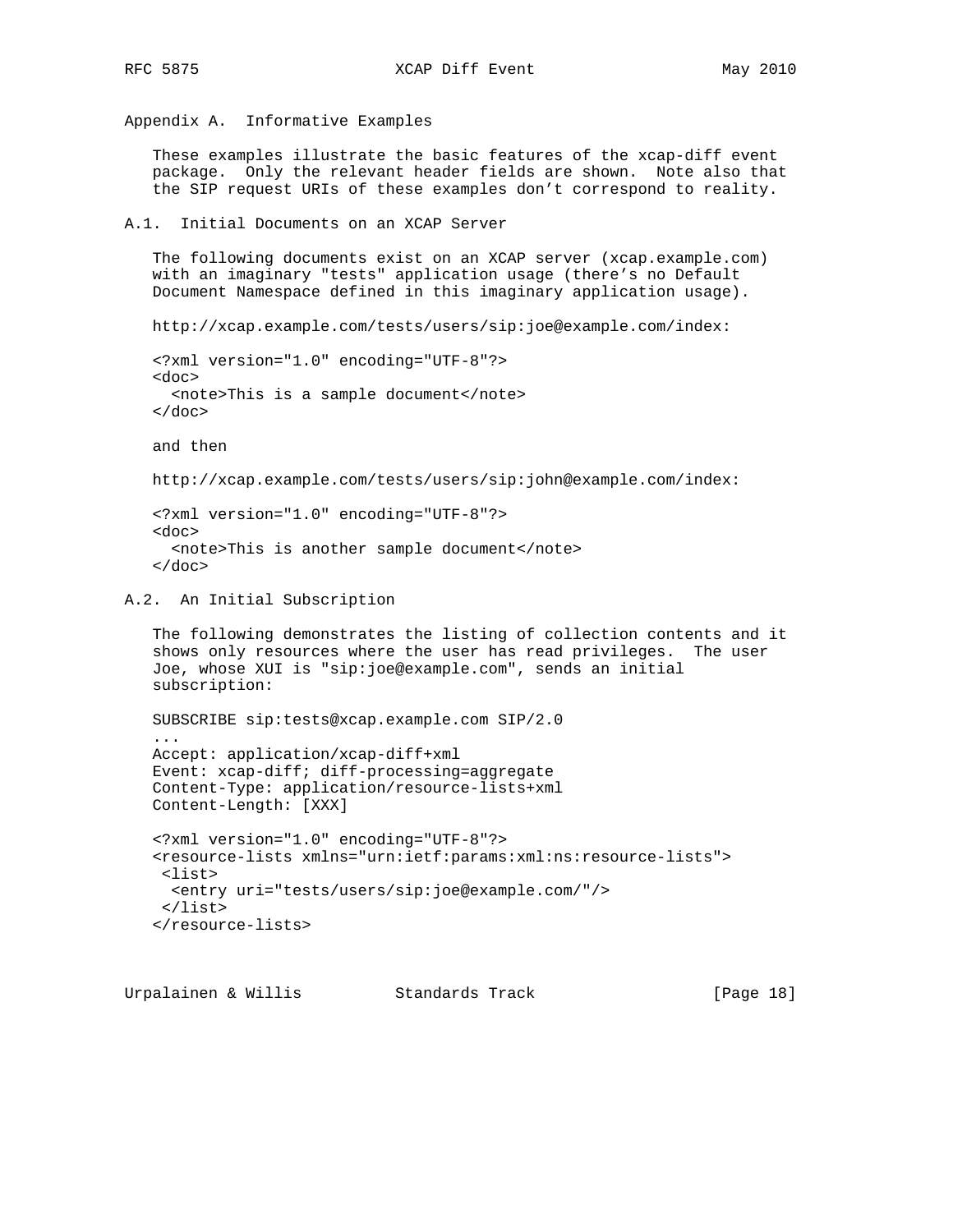```
 In addition to the 200 (OK) response, the notifier sends the first
 NOTIFY:
```

```
 NOTIFY sip:joe@userhost.example.com SIP/2.0
```

```
 ...
 Event: xcap-diff
 Content-Type: application/xcap-diff+xml
 Content-Length: [XXX]
```

```
 <?xml version="1.0" encoding="UTF-8"?>
 <xcap-diff xmlns="urn:ietf:params:xml:ns:xcap-diff"
           xcap-root="http://xcap.example.com/">
```

```
 <document new-etag="7ahggs"
           sel="tests/users/sip:joe@example.com/index"/>
```
</xcap-diff>

 The subscriber learns that the document on this "tests" application usage is equivalent to its locally cached version, so it does not act. If the local version had been different, the subscriber would most likely re-fetch the document.

 If the subscriber had requested the "tests/users/" collection, the notification body would have been the same since Joe has no read privileges to John's resources (XCAP default behavior).

 If the Expires header field had a value "0", the request would be similar to the PROPFIND method of WebDAV. The syntax and responses differ, however.

A.3. A Document Addition into a Collection

 Let's say that Joe adds a new document to his collection, using either the same client or another client running on a different device. He does an HTTP PUT to his application usage collection:

```
 PUT /tests/users/sip:joe@example.com/another_document HTTP/1.1
 Host: xcap.example.com
 ....
 Content-Type: application/xml
 Content-Length: [XXX]
 <?xml version="1.0" encoding="UTF-8"?>
 <doc>
  <note>This is another sample document</note>
 </doc>
```
Urpalainen & Willis Standards Track [Page 19]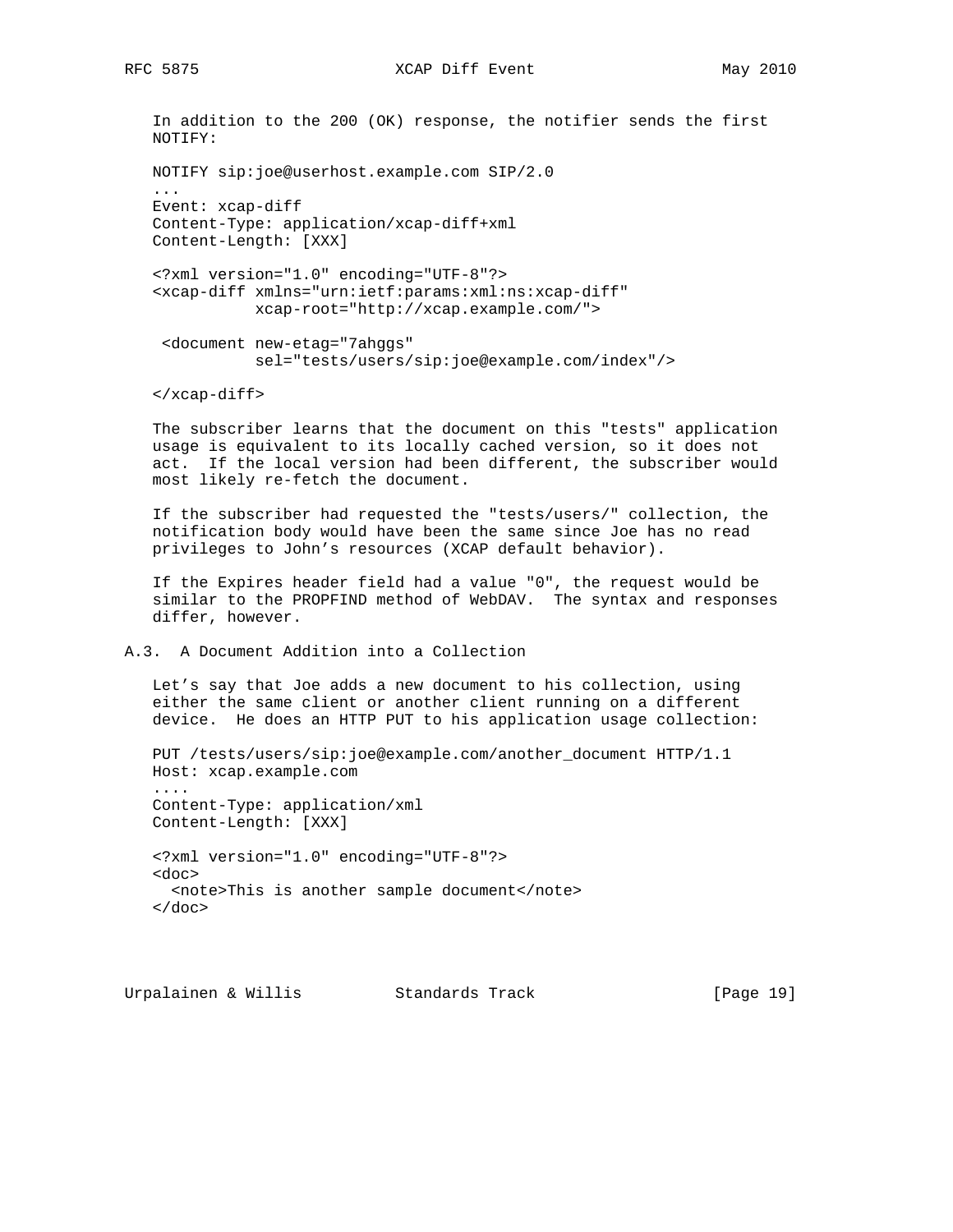...

 This HTTP PUT request results in the XCAP client receiving a strong HTTP ETag "terteer" for this new document.

Then the subscriber receives a notification afterwards:

NOTIFY sip:joe@userhost.example.com SIP/2.0

 Event: xcap-diff Content-Type: application/xcap-diff+xml Content-Length: [XXX]

 <?xml version="1.0" encoding="UTF-8"?> <xcap-diff xmlns="urn:ietf:params:xml:ns:xcap-diff" xcap-root="http://xcap.example.com/">

 <document new-etag="terteer" sel="tests/users/sip:joe@example.com/another\_document"/>

</xcap-diff>

 Note that the result is "additive"; it doesn't indicate the already indicated "index" document. Only the initial (or refreshed) notification contains all document URI references.

 If Joe's client both modifies the documents and refreshes the subscriptions, it would typically ignore this notification, since its modifications had caused the notification. If the client that received this NOTIFY hadn't submitted the document change, it would probably fetch this new document.

 If Joe's client refreshes the subscription with the same request body as in the initial subscription, the result will include these two documents: "index" and "another\_document" with their ETags.

A.4. A Series of XCAP Component Modifications

 Now Joe's client uses its XCAP patching capability by doing the following:

 PUT /tests/users/sip:joe@example.com/index/˜˜/doc/foo HTTP/1.1 Host: xcap.example.com .... Content-Type: application/xcap-el+xml Content-Length: [XXX]

<foo>this is a new element</foo>

Urpalainen & Willis Standards Track [Page 20]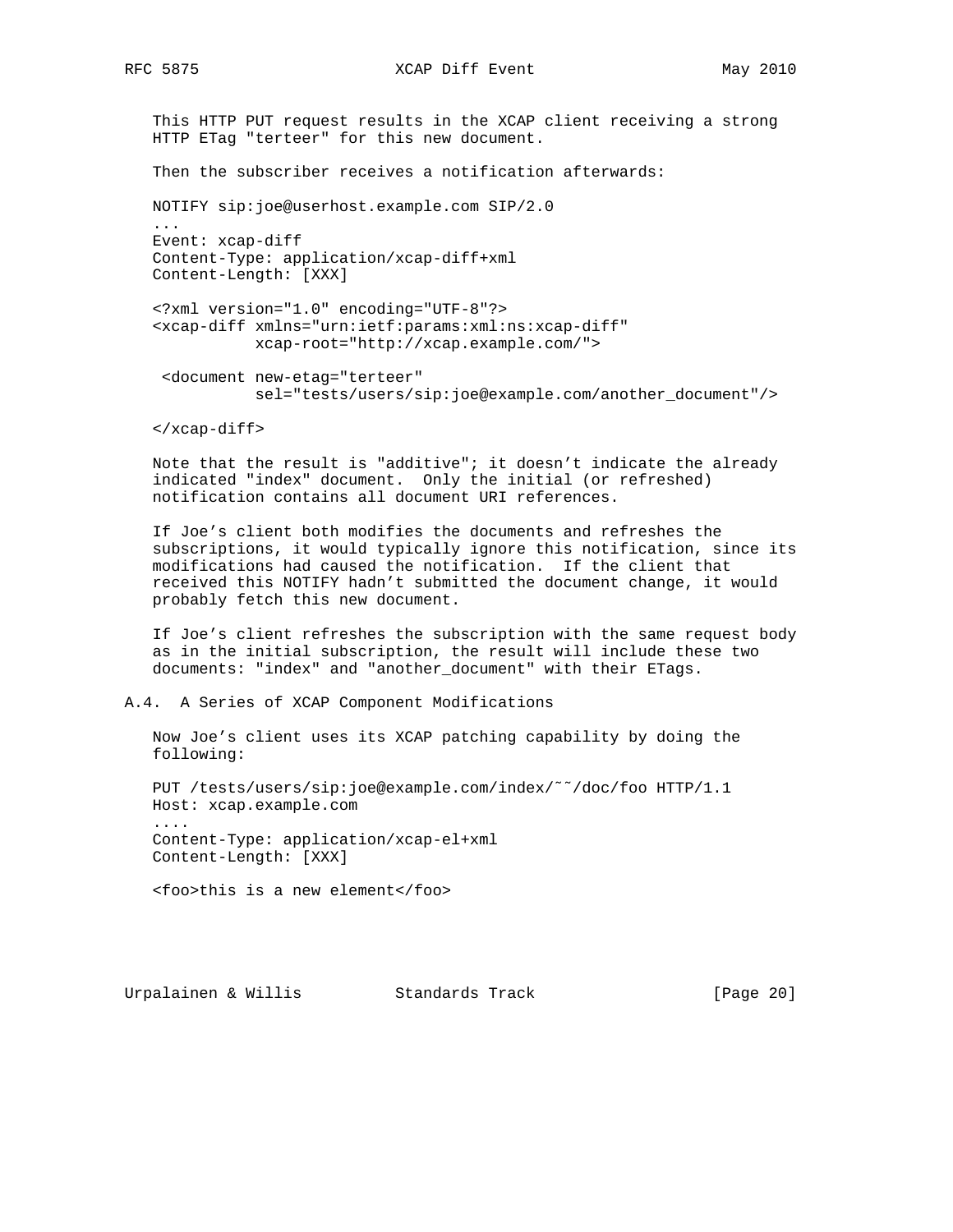RFC 5875 XCAP Diff Event May 2010

 Since the insertion of the element is successful, Joe's client receives the new HTTP ETag "fgherhryt3" of the updated "index" document. Immediately thereafter, Joe's client issues another HTTP request (this request could even be pipe-lined): PUT /tests/users/sip:joe@example.com/index/˜˜/doc/bar HTTP/1.1 Host: xcap.example.com .... Content-Type: application/xcap-el+xml Content-Length: [XXX] <bar>this is a bar element </bar> The reported new HTTP ETag of "index" is now "dgdgdfgrrr". And Joe's client issues yet another HTTP request: PUT /tests/users/sip:joe@example.com/index/˜˜/doc/foobar HTTP/1.1 Host: xcap.example.com .... Content-Type: application/xcap-el+xml Content-Length: [XXX] <foobar>this is a foobar element</foobar> The reported new ETag of "index" is now "63hjjsll". After awhile, Joe's client receives a notification with an embedded patch since it has requested "aggregate" diff-processing and the notifier is capable of producing them: NOTIFY sip:joe@userhost.example.com SIP/2.0 ... Event: xcap-diff Content-Type: application/xcap-diff+xml Content-Length: [XXX] <?xml version="1.0" encoding="UTF-8"?> <d:xcap-diff xmlns:d="urn:ietf:params:xml:ns:xcap-diff" xcap-root="http://xcap.example.com/"> <d:document previous-etag="7ahggs3" sel="tests/users/sip:joe@example.com/index" new-etag="63hjjsll"> <d:add sel="\*"

Urpalainen & Willis Standards Track [Page 21]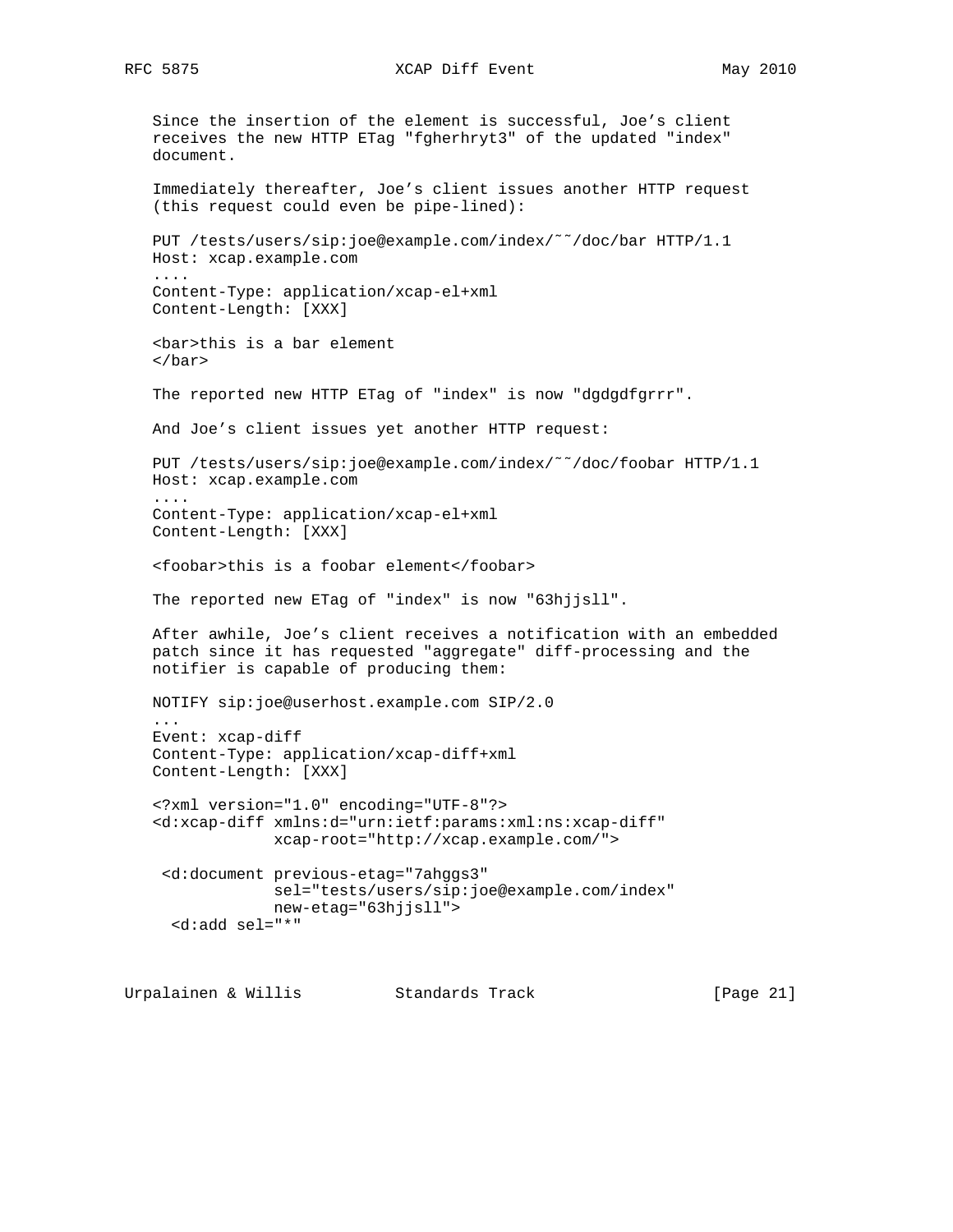><foo>this is a new element</foo><br/>bar>this is a bar element </bar><foobar>this is a foobar element</foobar></d:add> </d:document>

</d:xcap-diff>

 Joe's client applies this patch to the locally cached "index" document, detects the ETag update, and stores the last ETag value. Note how several XCAP component modifications were aggregated.

 Note also that, if Joe's client did not have a locally cached version of the reference document, it would have needed to do an HTTP GET request after the initial notification. If the ETag of the received resource by HTTP did not match either the previous or new ETag of this aggregated patch, an out-of-sync condition would be probable. This issue is not typical, but it can happen. To resolve the issue, the client could re-fetch the "index" document and/or wait for subsequent notifications to detect a match. A better and simpler way to avoid the issue is to refresh the subscription with the "xcap patching" mode and later refresh with the "aggregate" mode.

 Alternatively, if the notifier's operational mode been "xcap patching", the NOTIFY could have been the following:

NOTIFY sip:joe@userhost.example.com SIP/2.0

 ... Event: xcap-diff Content-Type: application/xcap-diff+xml Content-Length: [XXX]

 <?xml version="1.0" encoding="UTF-8"?> <d:xcap-diff xmlns:d="urn:ietf:params:xml:ns:xcap-diff" xcap-root="http://xcap.example.com/">

 <d:document previous-etag="7ahggs" sel="tests/users/sip:joe@example.com/index" new-etag="fgherhryt3"> <d:add sel="\*"

><foo>this is a new element</foo></d:add></d:document>

 <d:document previous-etag="fgherhryt3" sel="tests/users/sip:joe@example.com/index" new-etag="dgdgdfgrrr"> <d:add sel="\*" ><bar>this is a bar element </bar></d:add></d:document>

<d:document previous-etag="dgdgdfgrrr"

Urpalainen & Willis Standards Track [Page 22]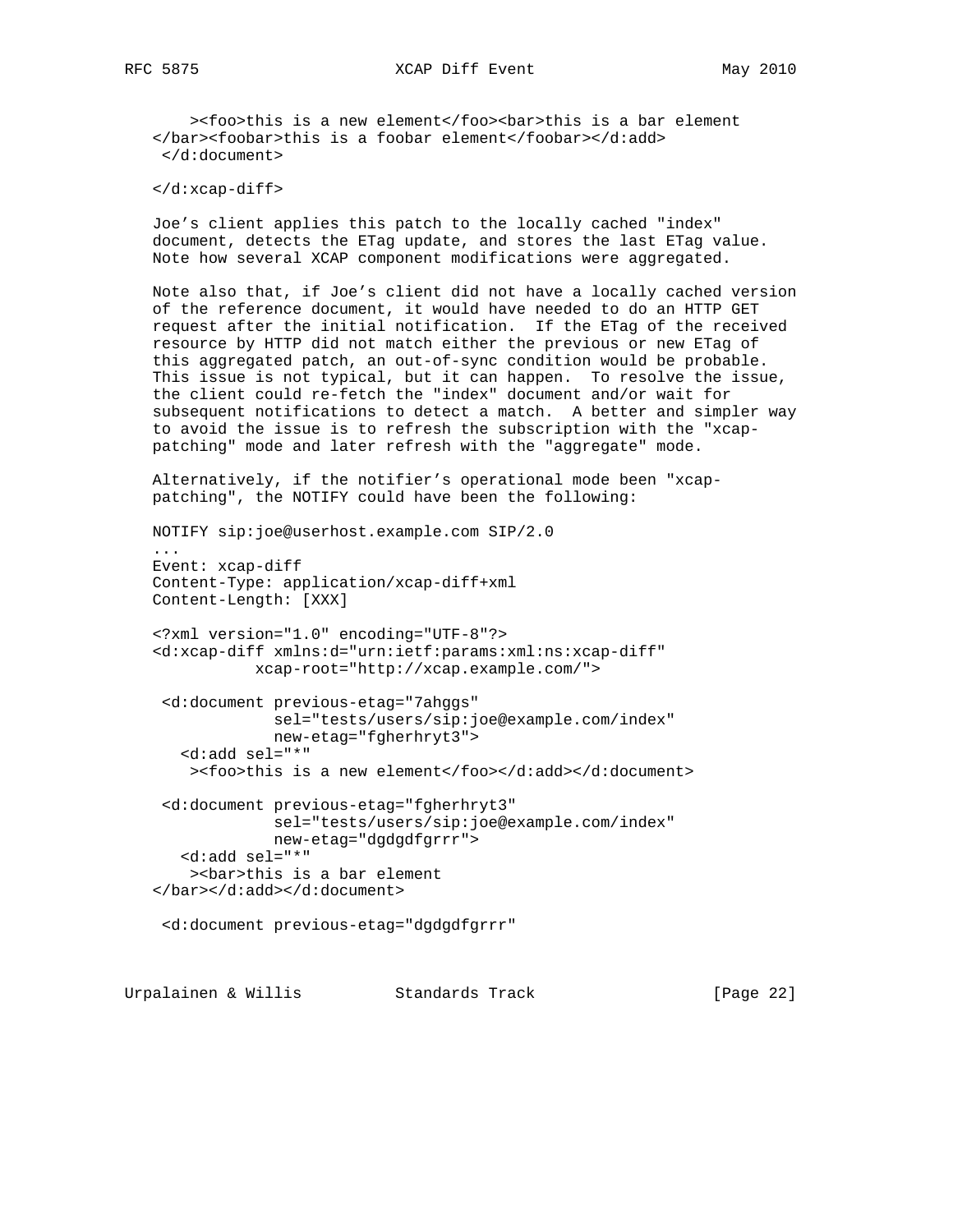sel="tests/users/sip:joe@example.com/index" new-etag="63hjjsll"> <d:add sel="\*" ><foobar>this is a foobar element</foobar></d:add></d:document>

</d:xcap-diff>

 If the client had to re-fetch the "index" document after the initial notification, it could have skipped some or all of these patches, depending on whether the HTTP ETag matched some of these ETags in the chain of patches. If the HTTP ETag did not match and the received HTTP version is a newer version indicated in later notification(s), the sync may then be achieved since the notifier provided the full change history in the "xcap-patching" mode.

 Last, the notifier could (temporarily) fall back to the "no-patching" mode, which allows the notifier to keep the dialog alive when there are too many updates:

 NOTIFY sip:joe@userhost.example.com SIP/2.0 ... Event: xcap-diff Content-Type: application/xcap-diff+xml Content-Length: [XXX]

 <?xml version="1.0" encoding="UTF-8"?> <xcap-diff xmlns="urn:ietf:params:xml:ns:xcap-diff" xcap-root="http://xcap.example.com/">

 <document previous-etag="7ahggs3" sel="tests/users/sip:joe@example.com/index" new-etag="63hjjsll"/>

```
 </xcap-diff>
```
 At any time, the notifier may fall back to the "no-patching" mode for some or all of the subscribed documents.

A.5. An XCAP Component Subscription

 The user Joe sends an initial subscription for the "id" attribute of a <doc> element. The "index" document exists, but the <doc> root element does not contain the "id" attribute at the time of the subscription.

Urpalainen & Willis Standards Track [Page 23]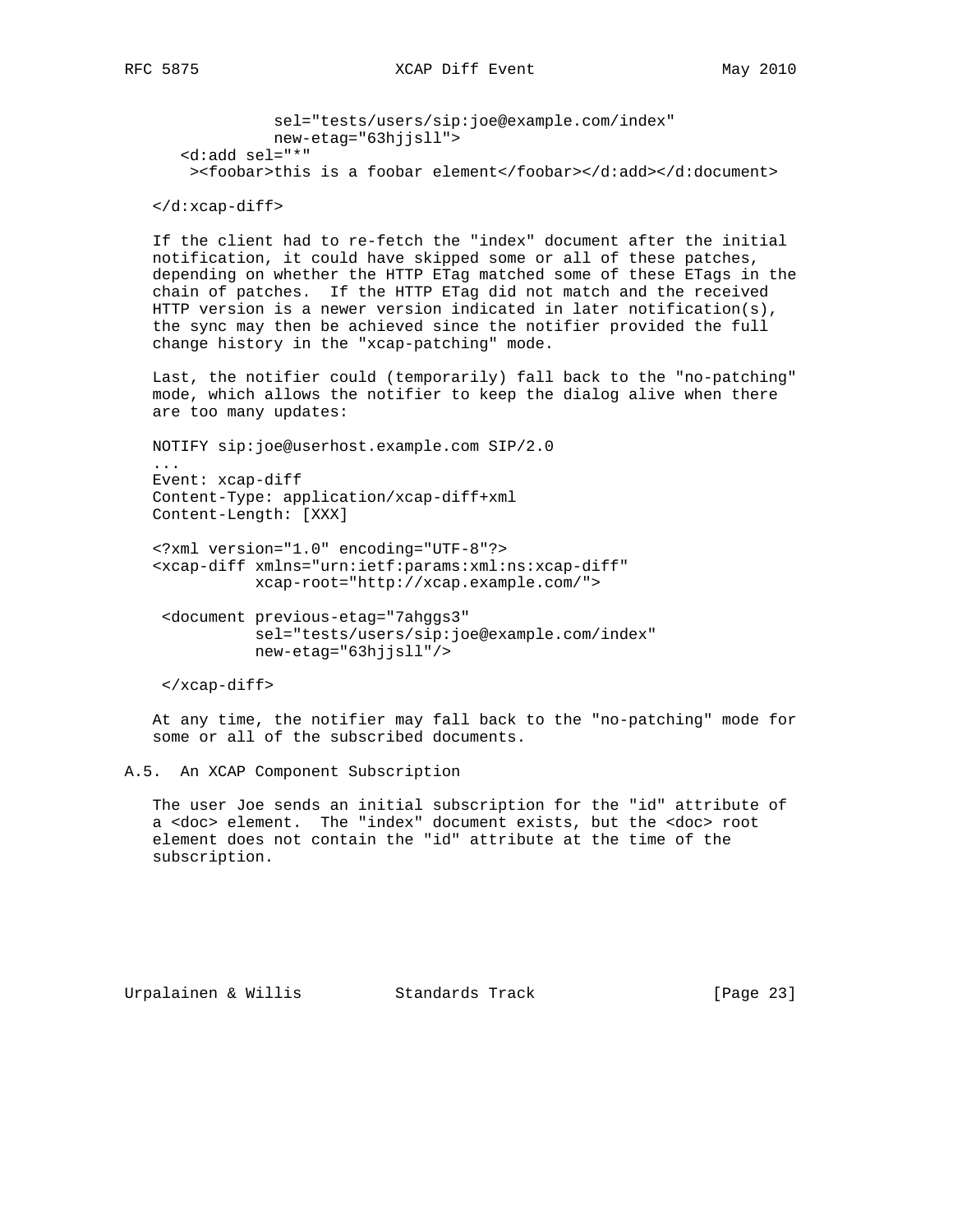```
 SUBSCRIBE sip:tests@xcap.example.com SIP/2.0
 ...
 Accept: application/xcap-diff+xml
 Event: xcap-diff
 Content-Type: application/resource-lists+xml
 Content-Length: [XXX]
 <?xml version="1.0" encoding="UTF-8"?>
 <resource-lists xmlns="urn:ietf:params:xml:ns:resource-lists">
  <list>
   <entry uri="tests/users/sip:joe@example.com/index/˜˜/doc/@id"/>
  </list>
 </resource-lists>
 The first NOTIFY looks like the following since there is nothing to
 indicate:
 NOTIFY sip:joe@userhost.example.com SIP/2.0
 ...
 Event: xcap-diff
 Content-Type: application/xcap-diff+xml
 Content-Length: [XXX]
 <?xml version="1.0" encoding="UTF-8"?>
 <xcap-diff xmlns="urn:ietf:params:xml:ns:xcap-diff"
            xcap-root="http://xcap.example.com/"/>
 Note that if the "index" document hadn't existed, the first NOTIFY
 request would have been the same. The XCAP diff document format
 doesn't indicate reasons for non-existing resources.
 Afterwards, Joe's client updates the whole document root element
 including the attribute "id" (not a typical XCAP operation or a
 preferred one, just an illustration here):
 PUT /tests/users/sip:joe@example.com/index/˜˜/doc HTTP/1.1
 Host: xcap.example.com
 ....
 Content-Type: application/xcap-el+xml
 Content-Length: [XXX]
 <doc id="bar">This is a new root element</doc>
 The new HTTP ETag of the "index" document is now "dwawrrtyy".
```
Urpalainen & Willis Standards Track [Page 24]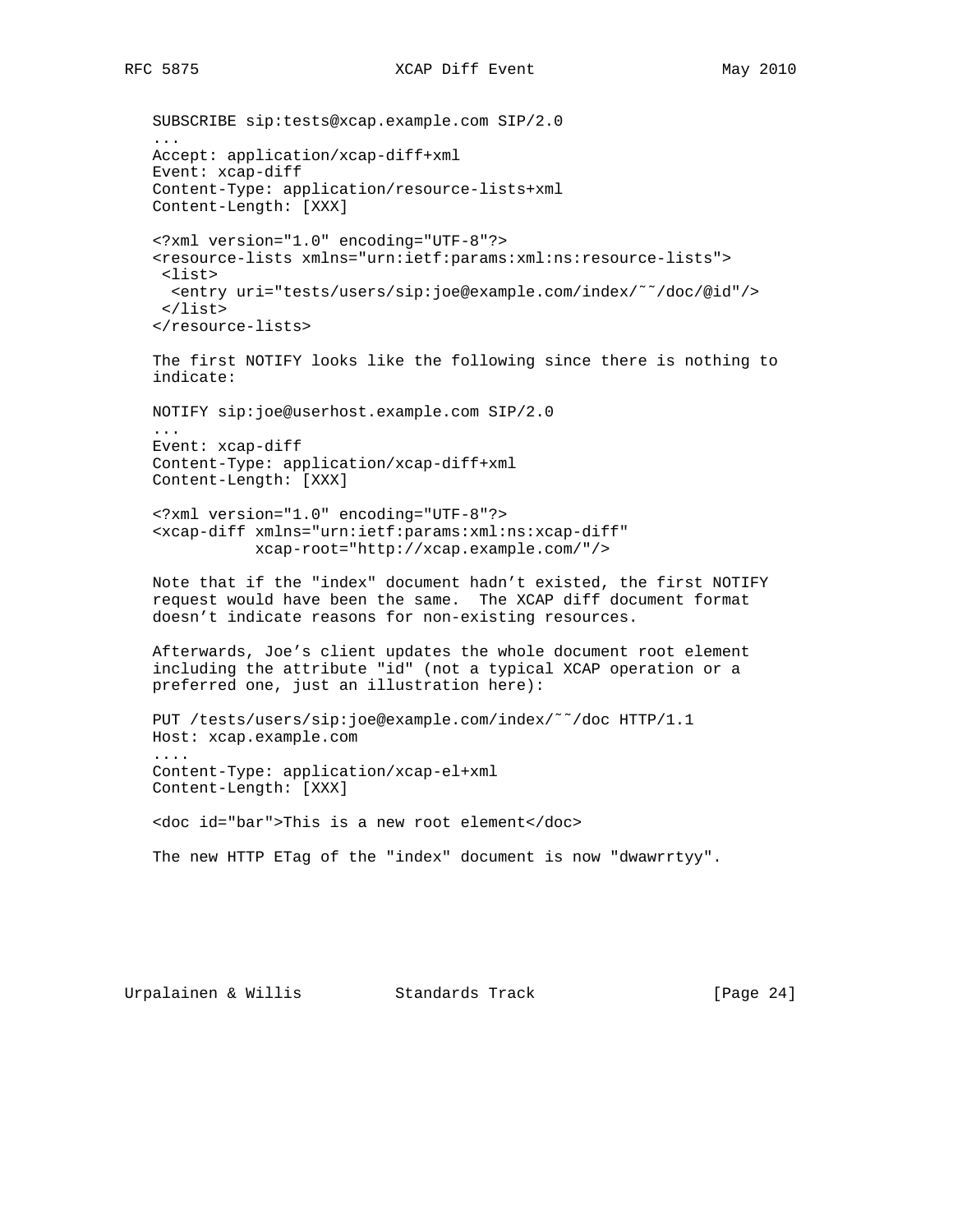Then Joe's client gets a notification: NOTIFY sip:joe@userhost.example.com SIP/2.0 ... Event: xcap-diff Content-Type: application/xcap-diff+xml Content-Length: [XXX] <?xml version="1.0" encoding="UTF-8"?> <xcap-diff xmlns="urn:ietf:params:xml:ns:xcap-diff" xcap-root="http://xcap.example.com/"> <attribute sel="tests/users/sip:joe@example.com/index/˜˜/doc/@id" >bar</attribute> </xcap-diff> Note that the HTTP ETag value of the new document is not shown, as it is irrelevant for this use-case. Then Joe's client removes the "id" attribute: DELETE /tests/users/sip:joe@example.com/index/˜˜/doc/@id HTTP/1.1 Host: xcap.example.com .... Content-Length: 0 And the subscriber gets a notification: NOTIFY sip:joe@userhost.example.com SIP/2.0 ... Event: xcap-diff Content-Type: application/xcap-diff+xml Content-Length: [XXX] <?xml version="1.0" encoding="UTF-8"?> <xcap-diff xmlns="urn:ietf:params:xml:ns:xcap-diff" xcap-root="http://xcap.example.com/"> <attribute sel="tests/users/sip:joe@example.com/index/˜˜/doc/@id" exists="0"/> </xcap-diff> The notification indicates that the subscribed attribute was removed from the document. Naturally, attributes are "removed" if the element where they belong is removed, for example, by an HTTP DELETE

Urpalainen & Willis Standards Track [Page 25]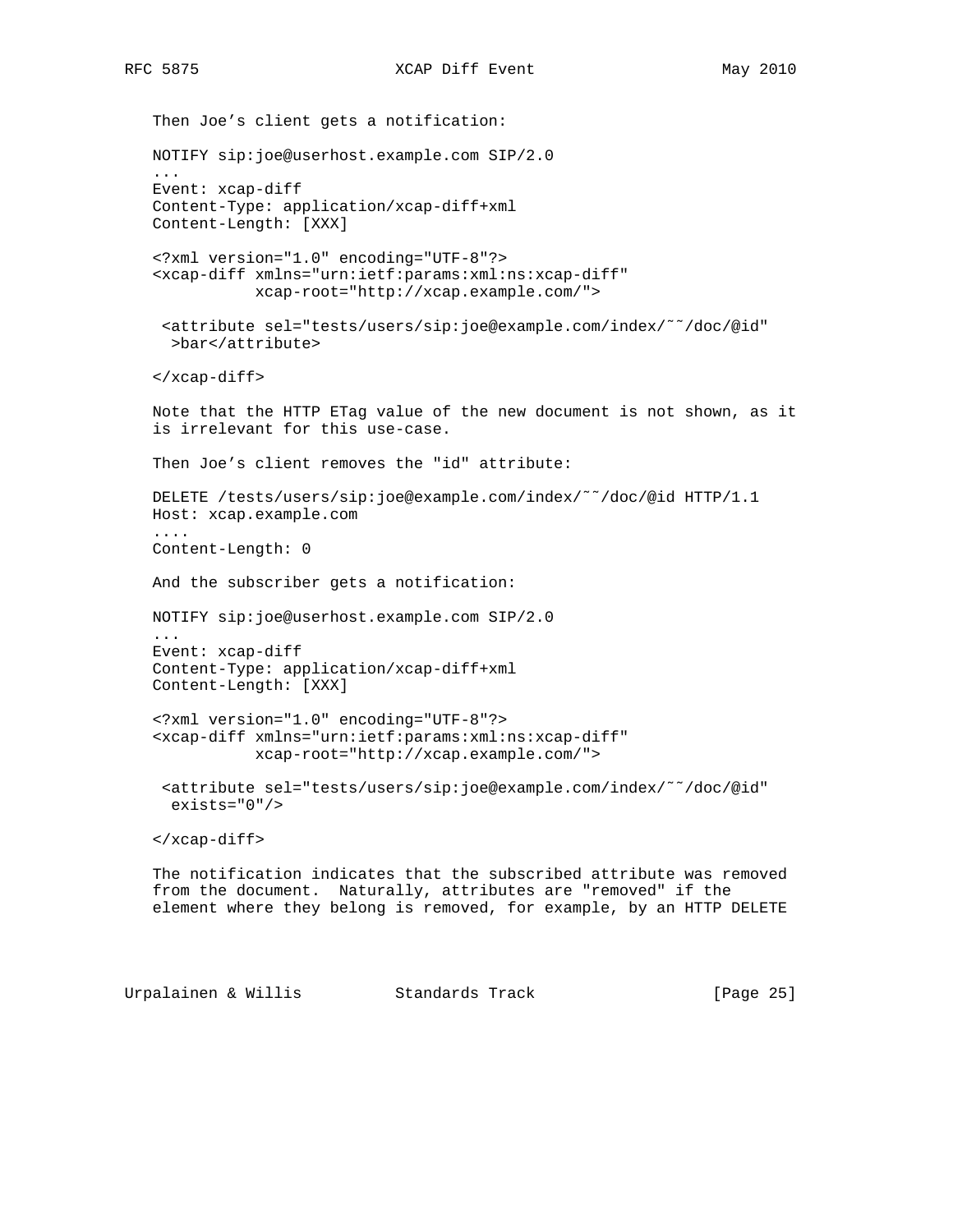request. The component selections indicate only the existence of attributes or elements.

A.6. A Conditional Subscription

```
 The last example is a conditional subscription where a full refresh
 can be avoided when there are no changes in resources. Joe's client
 sends an initial subscription:
```

```
 SUBSCRIBE sip:tests@xcap.example.com SIP/2.0
 ...
   Accept: application/xcap-diff+xml
   Event: xcap-diff; diff-processing=xcap-patching
   Content-Type: application/resource-lists+xml
   Content-Length: [XXX]
```

```
 <?xml version="1.0" encoding="UTF-8"?>
 <resource-lists xmlns="urn:ietf:params:xml:ns:resource-lists">
 <list>
  <entry uri="tests/users/sip:joe@example.com/"/>
 </list>
 </resource-lists>
```

```
 Since there are now two documents in the repository, the first NOTIFY
 looks like the following:
```

```
 NOTIFY sip:joe@userhost.example.com SIP/2.0
```

```
 ...
 Event: xcap-diff
 SIP-ETag: xggfefe54
 Content-Type: application/xcap-diff+xml
 Content-Length: [XXX]
```

```
 <?xml version="1.0" encoding="UTF-8"?>
 <xcap-diff xmlns="urn:ietf:params:xml:ns:xcap-diff"
            xcap-root="http://xcap.example.com/">
```

```
 <document new-etag="63hjjsll"
          sel="tests/users/sip:joe@example.com/index"/>
```

```
 <document new-etag="terteer"
          sel="tests/users/sip:joe@example.com/another_document"/>
```

```
 </xcap-diff>
```
 Note that the NOTIFY request contains the SIP-ETag "xggfefe54". This SIP-ETag is placed in the Suppress-If-Match header field of the conditional subscription. The "diff-processing" mode also is changed

Urpalainen & Willis Standards Track [Page 26]